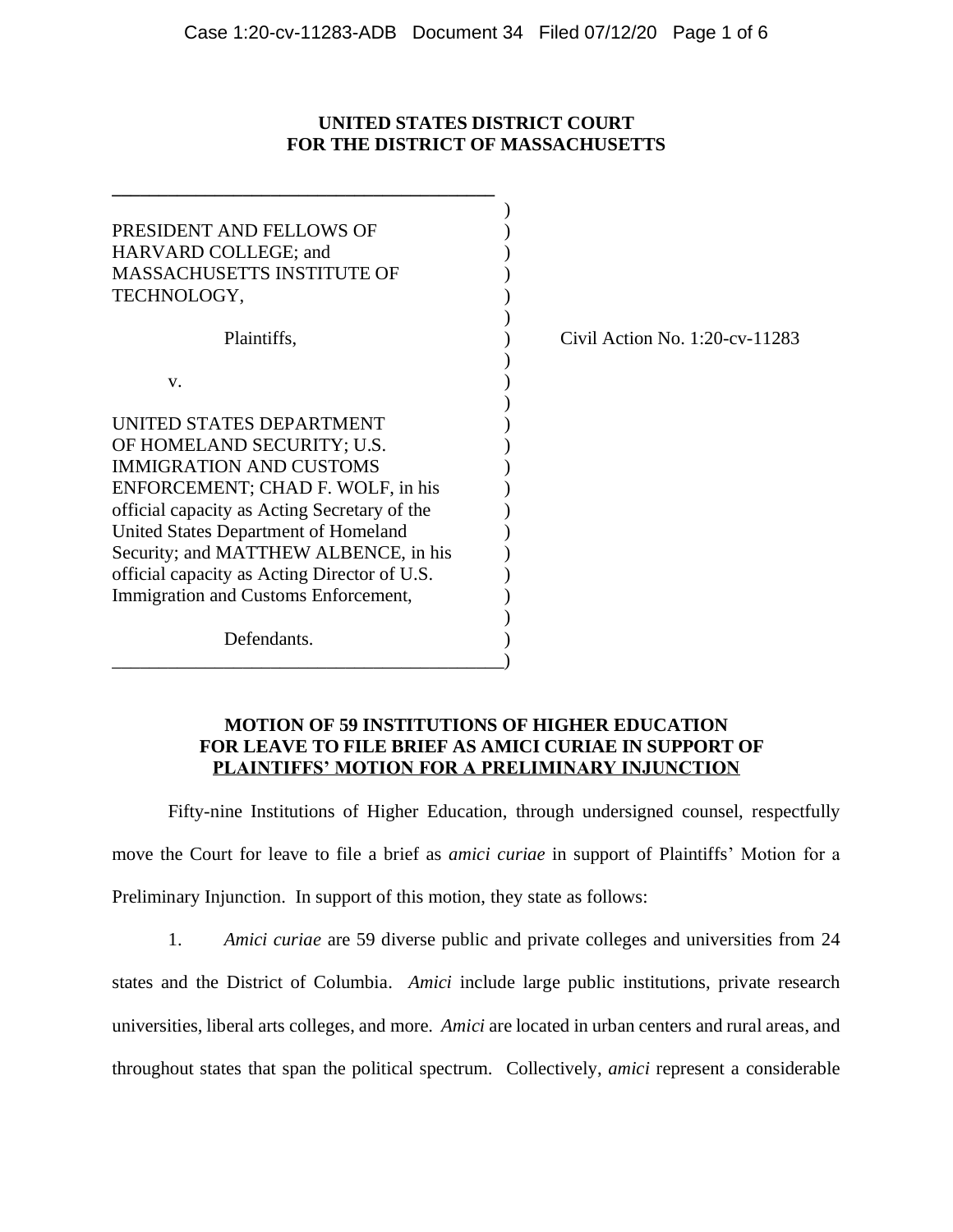portion of the U.S. academic community and enroll more than 213,000 international students every year through the international student visa program:

American University Amherst College Arizona State University Barnard College Boston University Bowdoin College Brandeis University Brown University Bucknell University California Institute of Technology Carnegie Mellon University Case Western Reserve University Colby College Columbia University Cornell University Dartmouth College DePaul University Duke University Emory University Franklin & Marshall College George Washington University Georgetown University Hobart and William Smith Colleges Indiana University Johns Hopkins University Michigan State University Middlebury College Muhlenberg College Northeastern University Northwestern University

Pennsylvania State University Princeton University Purdue University Rice University Rutgers, The State University of New Jersey Smith College Stanford University Suffolk University Swarthmore College Syracuse University Trinity College Tufts University Tulane University Union College University of Chicago University of Illinois University of Michigan University of Minnesota University of Nebraska University of Notre Dame University of Pennsylvania University of Southern California Vanderbilt University Washington University Wellesley College Wesleyan University Williams College Worcester Polytechnic Institute Yale University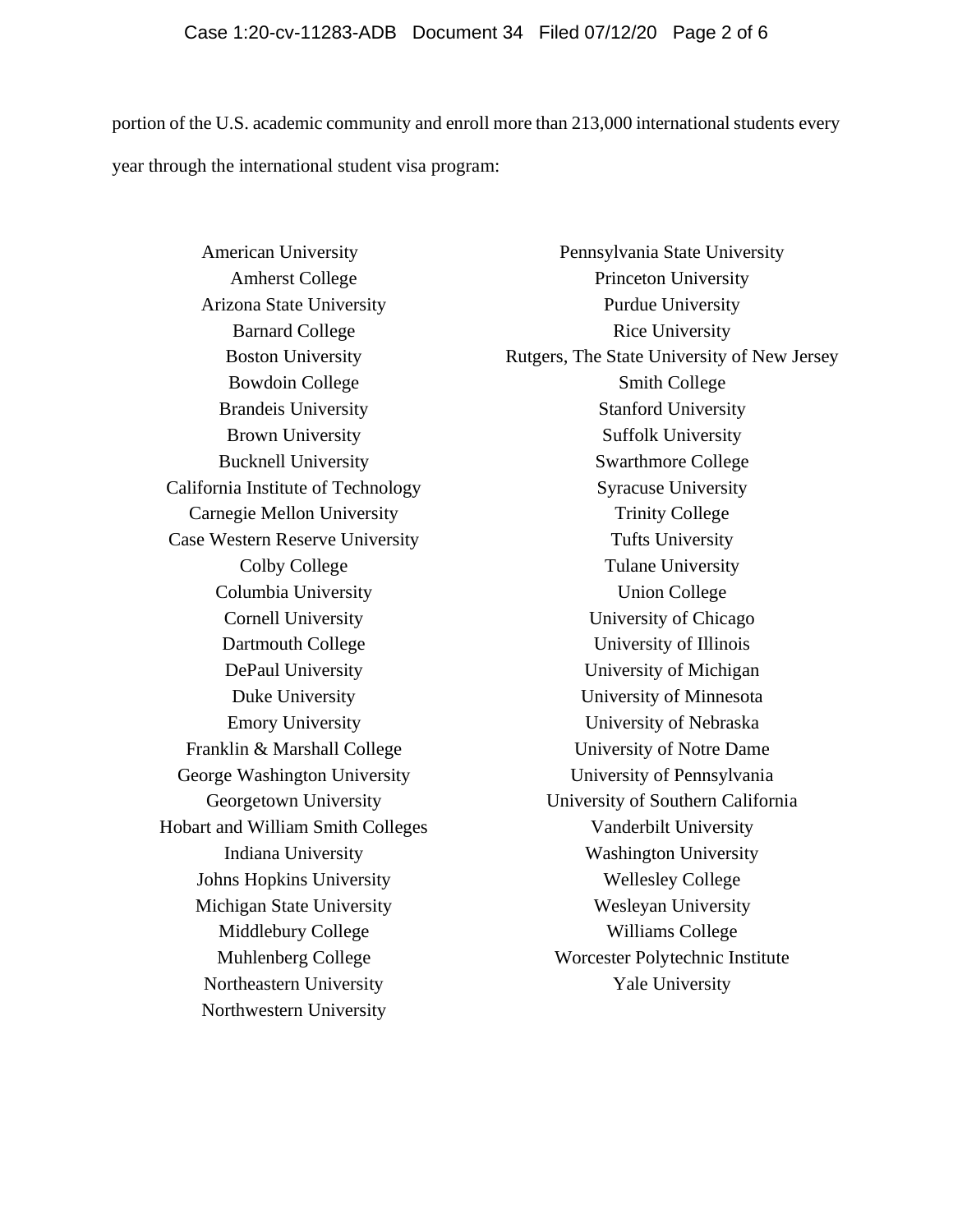# Case 1:20-cv-11283-ADB Document 34 Filed 07/12/20 Page 3 of 6

2. International students enrolled through the student visa program are core members of *amici*'s institutions. They make valuable contributions to *amici*'s classrooms, campuses, and communities—contributions that have helped make American higher education the envy of the world.

3. Since the onset of the global COVID-19 pandemic, *amici* have spent countless hours and resources preparing for the fall term, which begins imminently. In making these plans, *amici* relied on federal guidance allowing international students to attend all-online courses during the pandemic, guidance which was to remain "in effect for the duration of the emergency." March 13, 2020 COVID-19: Guidance for SEVP Stakeholders, ECF No. 6-2 at 1-2 ("March 13 Guidance"). The emergency persists, yet the government's policy has suddenly and drastically changed, throwing *amici*'s preparations into disarray and causing significant harm and turmoil. *See* July 6, 2020 Broadcast Message: COVID-19 and Fall 2020, ECF No. 6-3 ("July 6 Directive").

4. As a result, *amici* have a significant interest in Plaintiffs' challenge to the July 6 Directive and Plaintiffs' motion for preliminary injunctive relief.

5. *Amici*'s proposed brief, attached to this motion as **Exhibit A**, presents important perspectives that underscore the government's failure to comply with one of the most fundamental principles of administrative law: that the government must provide a reasoned explanation for its actions and consider all important aspects of a problem before imposing burdens on regulated parties. *Amici*'s perspectives—and those of *amici*'s students—vividly illustrate how the July 6 Directive: (1) entirely fails to address the reliance that schools and students across the nation placed on the government's March 13 Guidance, which afforded schools broad flexibility to navigate the current public health crisis; (2) entirely fails to consider the dilemmas schools and students will face in conforming to the new policy, and does not explain why those dilemmas are justified;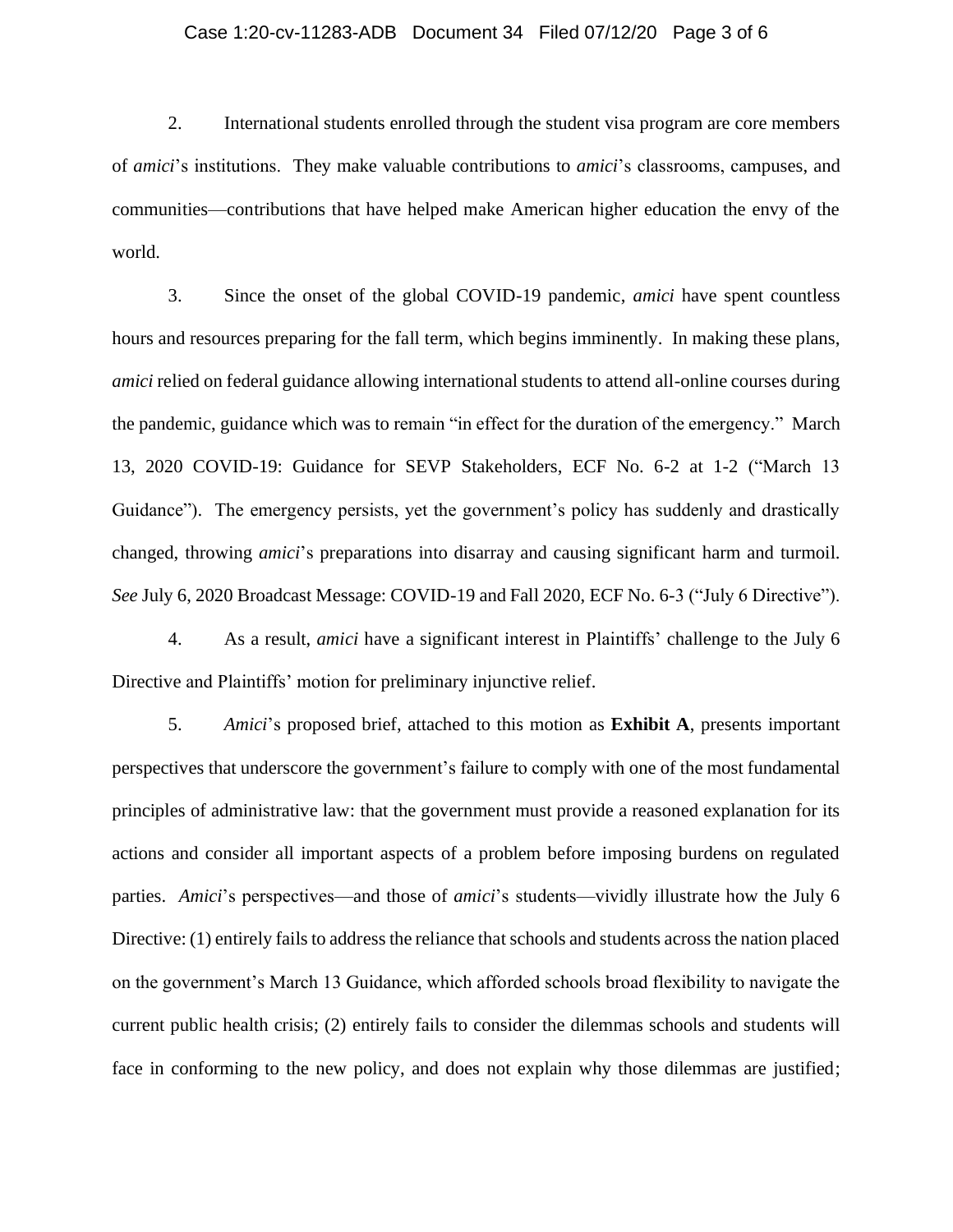#### Case 1:20-cv-11283-ADB Document 34 Filed 07/12/20 Page 4 of 6

(3) does not consider in any way the substantial compliance burden it imposes on schools; and (4) includes no reasoned explanation in support of the new policy.

6. *Amici*'s proposed brief also demonstrates why nationwide relief is needed now to enjoin this arbitrary and capricious government action and prevent the immeasurable harm it is already causing to *amici*, their students, and their communities.

7. Federal district courts possess "inherent authority and discretion" to permit the filing of amicus briefs. *Boston Gas Co. v. Century Indem. Co.*, No. 02-CV-12062, 2006 WL 1738312, at \*1 n.1 (D. Mass. June 21, 2006). As this Court has explained, *amicus* briefs "assist the court in cases of general public interest by making suggestions to the court, by providing supplementary assistance to existing counsel, and by insuring complete and plenary presentation of difficult issues so that the court may reach a proper decision." *Students for Fair Admissions, Inc. v. President & Fellows of Harvard Coll.*, 308 F.R.D. 39, 52 (D. Mass. 2015) (citation and internal quotation marks omitted), *aff'd* 807 F.3d 472 (1st Cir. 2015). This brief fulfills those purposes.

8. Pursuant to Local Rule 7.1(a)(2), *amici*'s counsel have consulted with counsel for the parties. Counsel for Plaintiffs consent to the filing of this brief, and counsel for Defendants take no position on the matter.

9. Finally, no party or counsel for a party authored the brief in whole or in part, and no party, counsel for a party, or person other than *amici*, their members, or their counsel made any monetary contribution intended to fund the preparation or submission of this brief.

WHEREFORE, leave to file the attached *amici curiae* brief should be granted.

Respectfully submitted,

Matthew E. Price (Bar No. 668990)

Dated: July 12, 2020 /s/ Matthew E. Price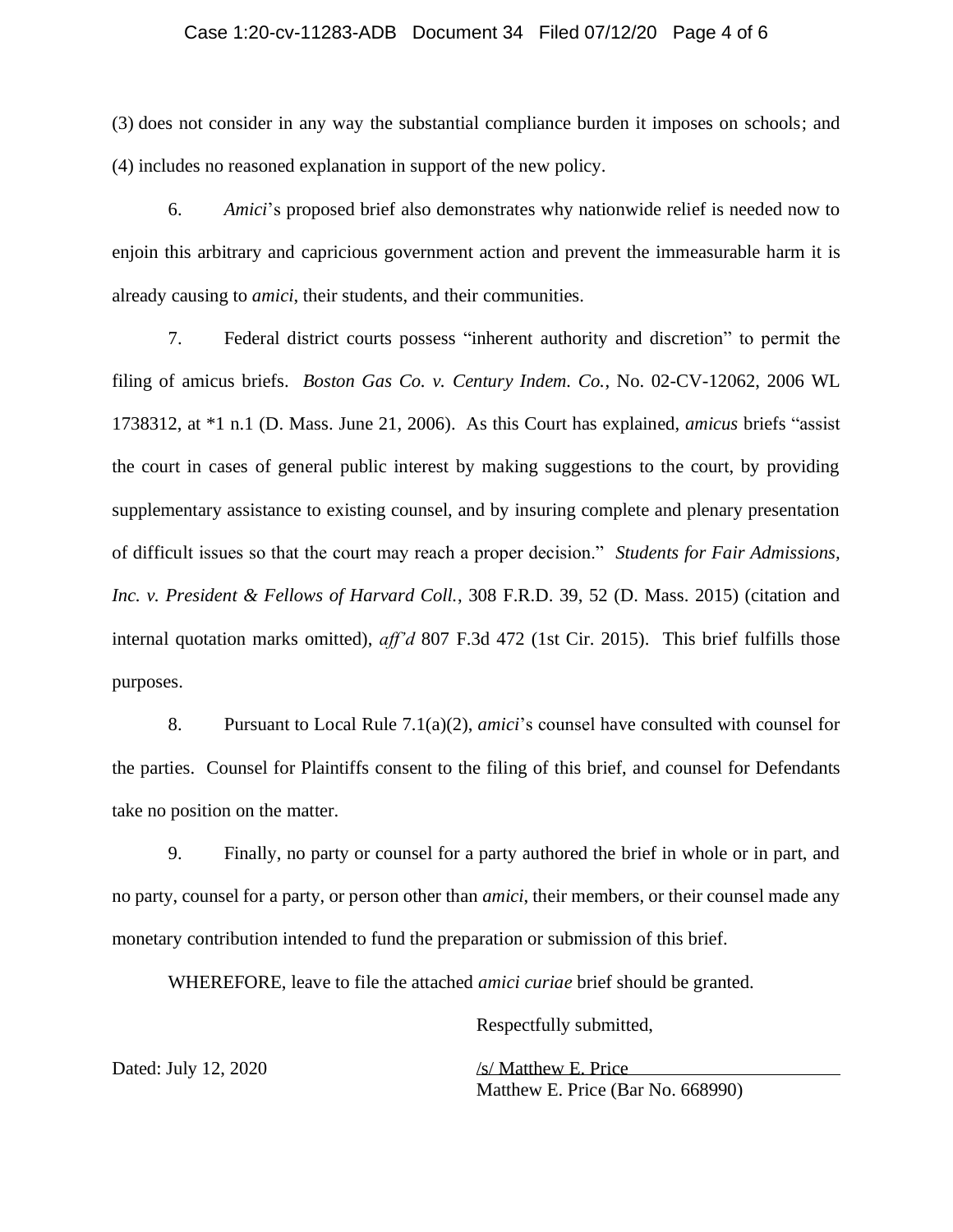Ishan K. Bhabha (*pro hac vice* forthcoming) Lindsay C. Harrison (*pro hac vice* forthcoming) Lauren J. Hartz (*pro hac vice* forthcoming) Jenner & Block LLP 1099 New York Avenue NW, Suite 900 Washington, DC 20001 (202) 639-6873 mprice@jenner.com ibhabha@jenner.com lharrison@jenner.com lhartz@jenner.com

*Counsel for Amici Curiae*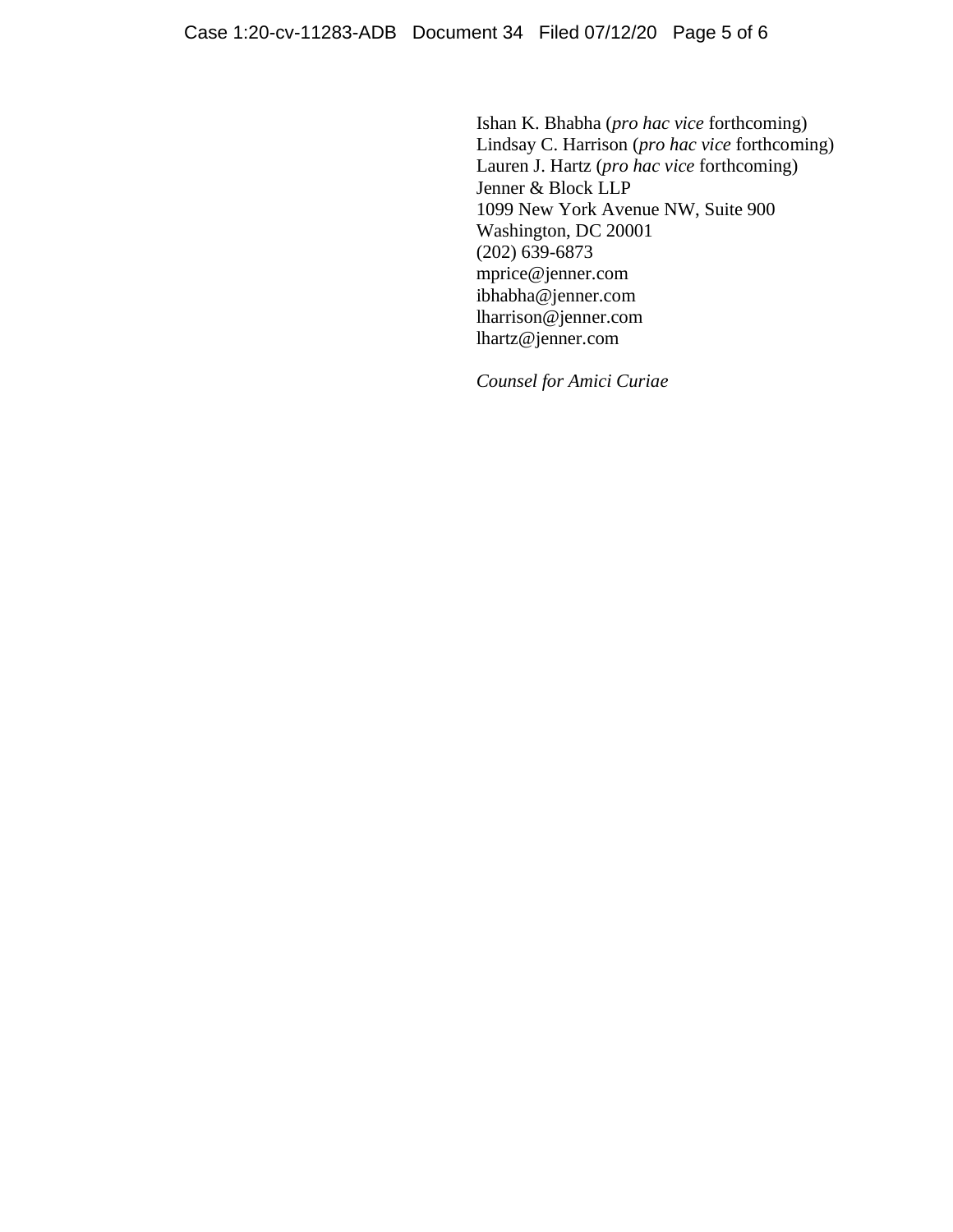# **CERTIFICATE OF SERVICE**

I hereby certify that on July 12, 2020, I electronically filed the foregoing with the Clerk of the Court by using the CM/ECF system, which will provide electronic notice and an electronic link to this document to all attorneys of record.

> /s/ Matthew E. Price Matthew E. Price (Bar No. 668990)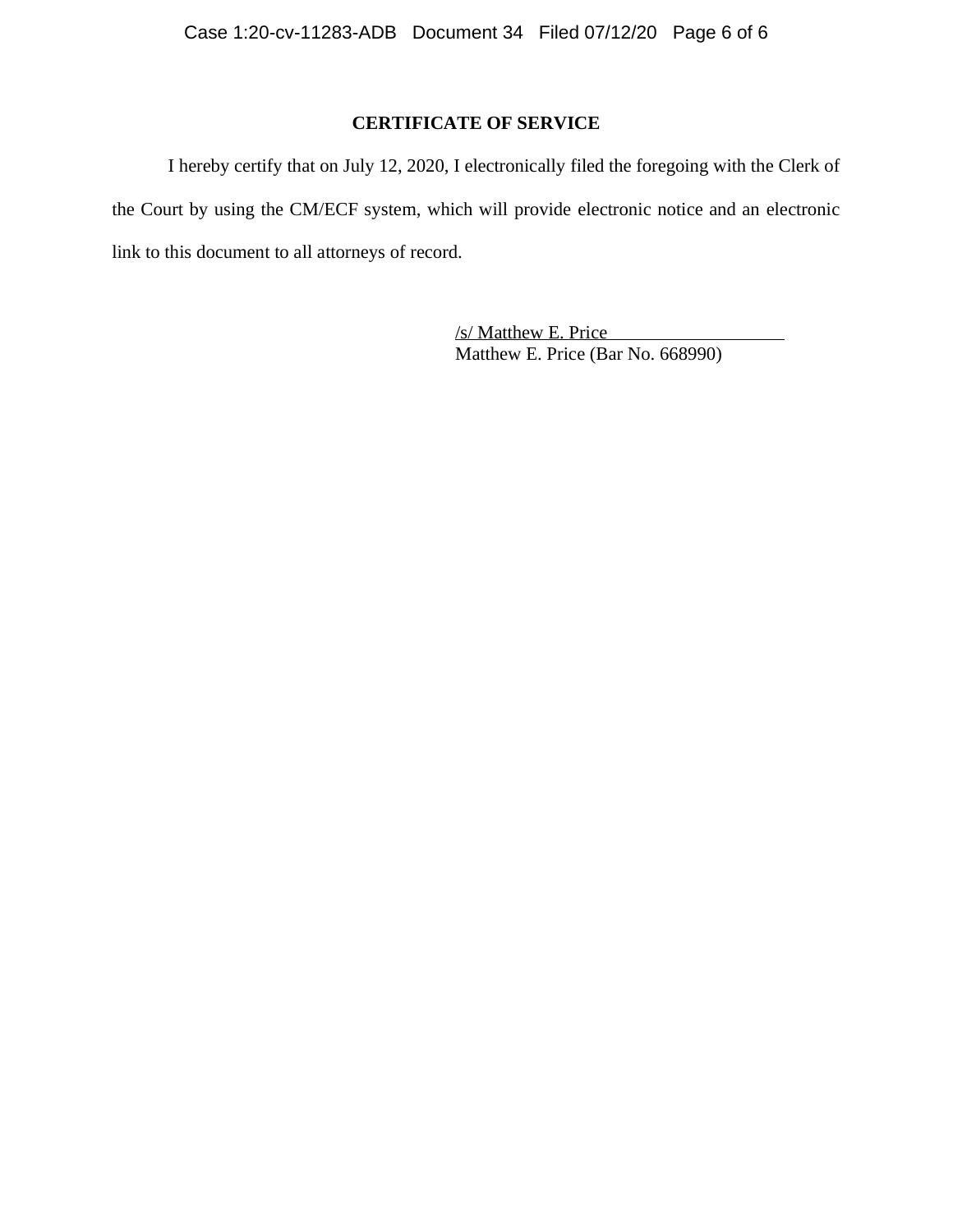Case 1:20-cv-11283-ADB Document 34-1 Filed 07/12/20 Page 1 of 22

# **Exhibit A**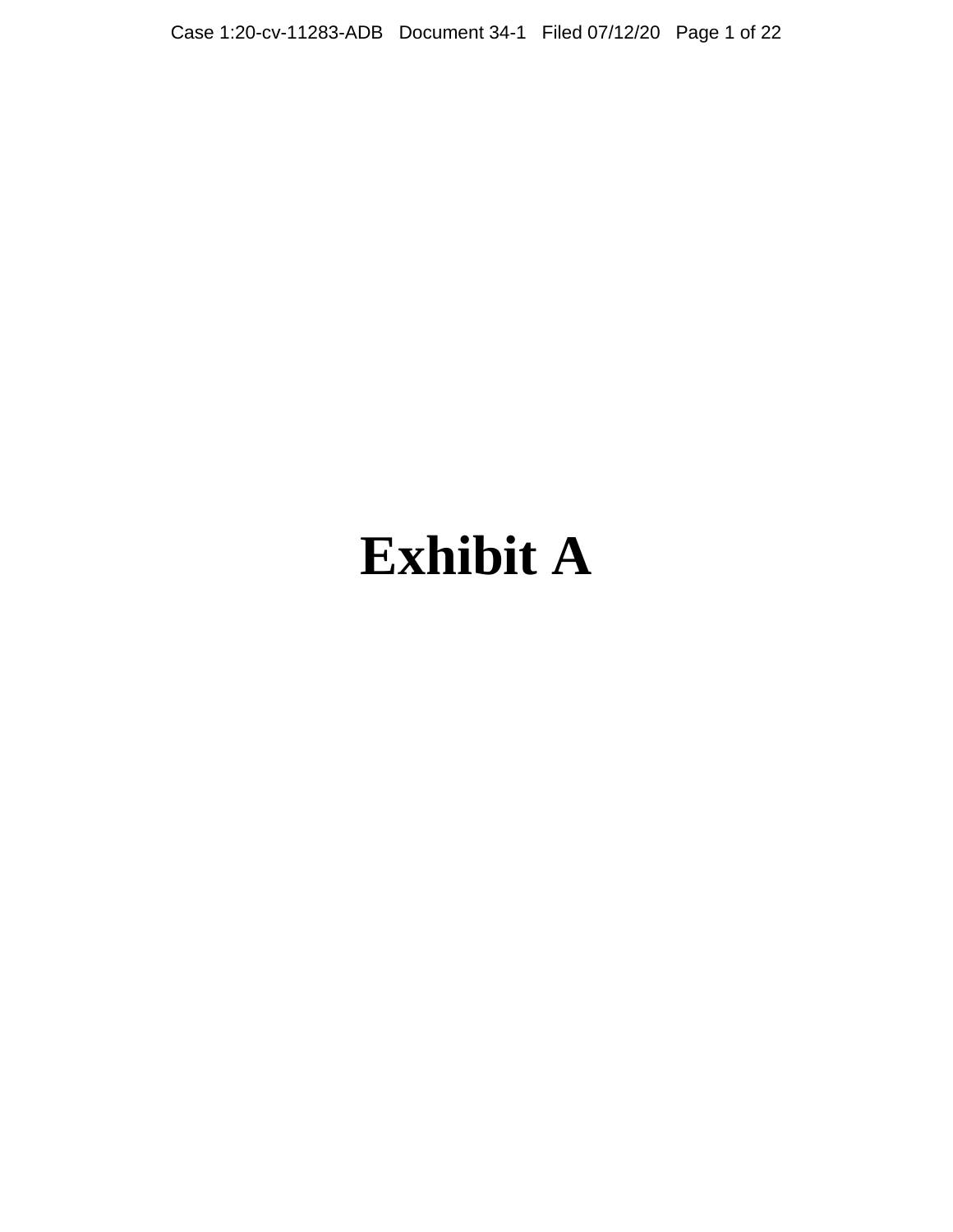# **UNITED STATES DISTRICT COURT FOR THE DISTRICT OF MASSACHUSETTS**

| PRESIDENT AND FELLOWS OF<br>HARVARD COLLEGE; and<br><b>MASSACHUSETTS INSTITUTE OF</b><br>TECHNOLOGY, |  |
|------------------------------------------------------------------------------------------------------|--|
|                                                                                                      |  |
| Plaintiffs,                                                                                          |  |
|                                                                                                      |  |
| v.                                                                                                   |  |
|                                                                                                      |  |
| UNITED STATES DEPARTMENT                                                                             |  |
| OF HOMELAND SECURITY; U.S.                                                                           |  |
| <b>IMMIGRATION AND CUSTOMS</b>                                                                       |  |
| ENFORCEMENT; CHAD F. WOLF, in his                                                                    |  |
| official capacity as Acting Secretary of the                                                         |  |
| United States Department of Homeland                                                                 |  |
| Security; and MATTHEW ALBENCE, in his                                                                |  |
| official capacity as Acting Director of U.S.                                                         |  |
| Immigration and Customs Enforcement,                                                                 |  |
|                                                                                                      |  |
| Defendants.                                                                                          |  |
|                                                                                                      |  |

ivil Action No.  $1:20$ -cv- $11283$ 

# **BRIEF OF 59 INSTITUTIONS OF HIGHER EDUCATION AS AMICI CURIAE IN SUPPORT OF PLAINTIFFS' MOTION FOR A PRELIMINARY INJUNCTION**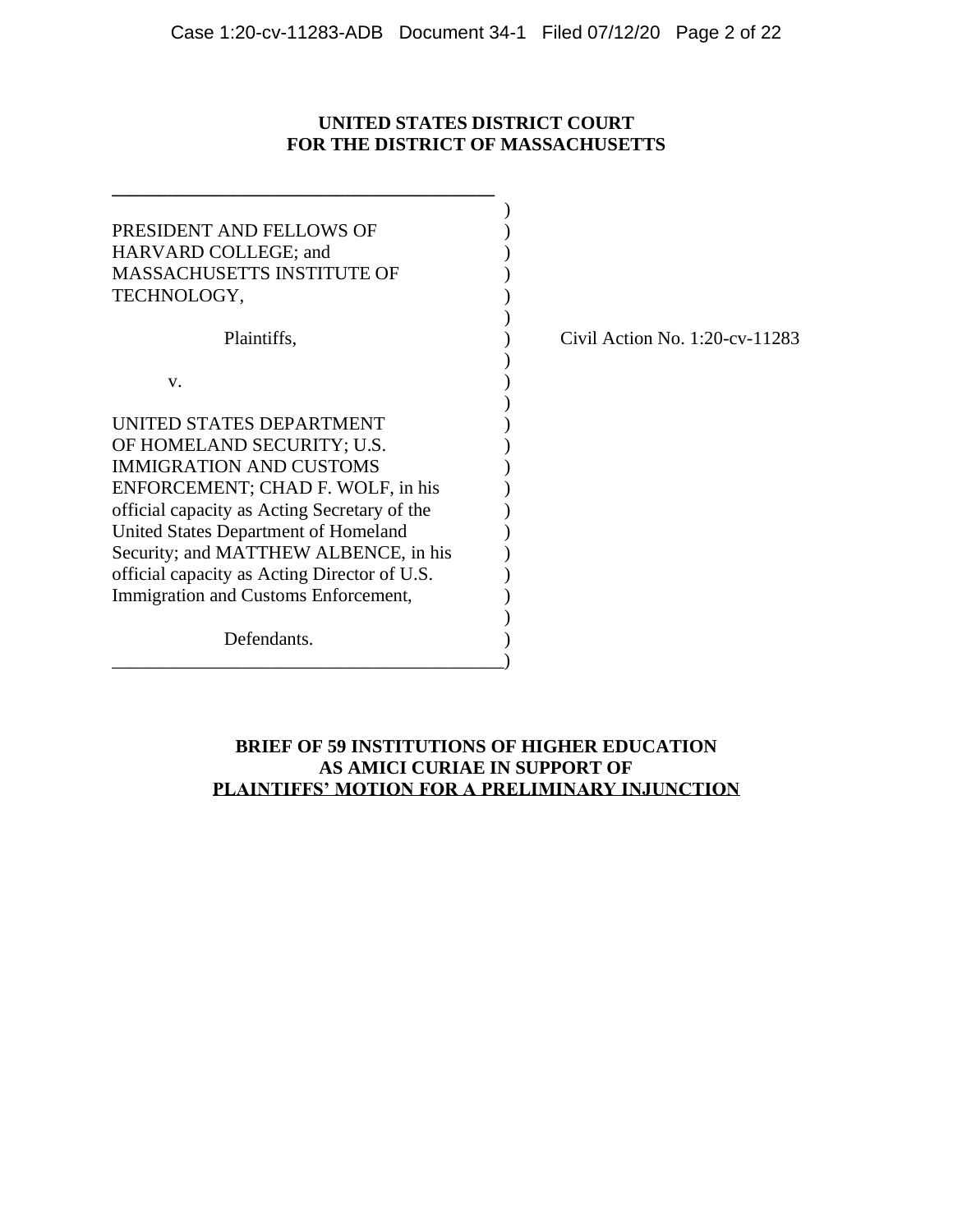# **TABLE OF CONTENTS**

| $I_{\cdot}$ |           |                                                                                                                                                       |
|-------------|-----------|-------------------------------------------------------------------------------------------------------------------------------------------------------|
|             | A.        | The July 6 Directive Is Arbitrary and Capricious Because It Entirely Fails<br>to Address Substantial Reliance on the Government's Previous Policy4    |
|             | <b>B.</b> | The July 6 Directive Is Arbitrary and Capricious Because It Gives No                                                                                  |
|             | C.        | The July 6 Directive Is Arbitrary and Capricious Because It Entirely Fails<br>to Consider the Enormous and Disruptive Compliance Burdens It Imposes11 |
|             | D.        | The July 6 Directive Is Arbitrary and Capricious Because It Is Devoid of                                                                              |
| II.         |           | The July 6 Directive Has Nationwide Significance and Merits Nationwide Relief 14                                                                      |
|             |           |                                                                                                                                                       |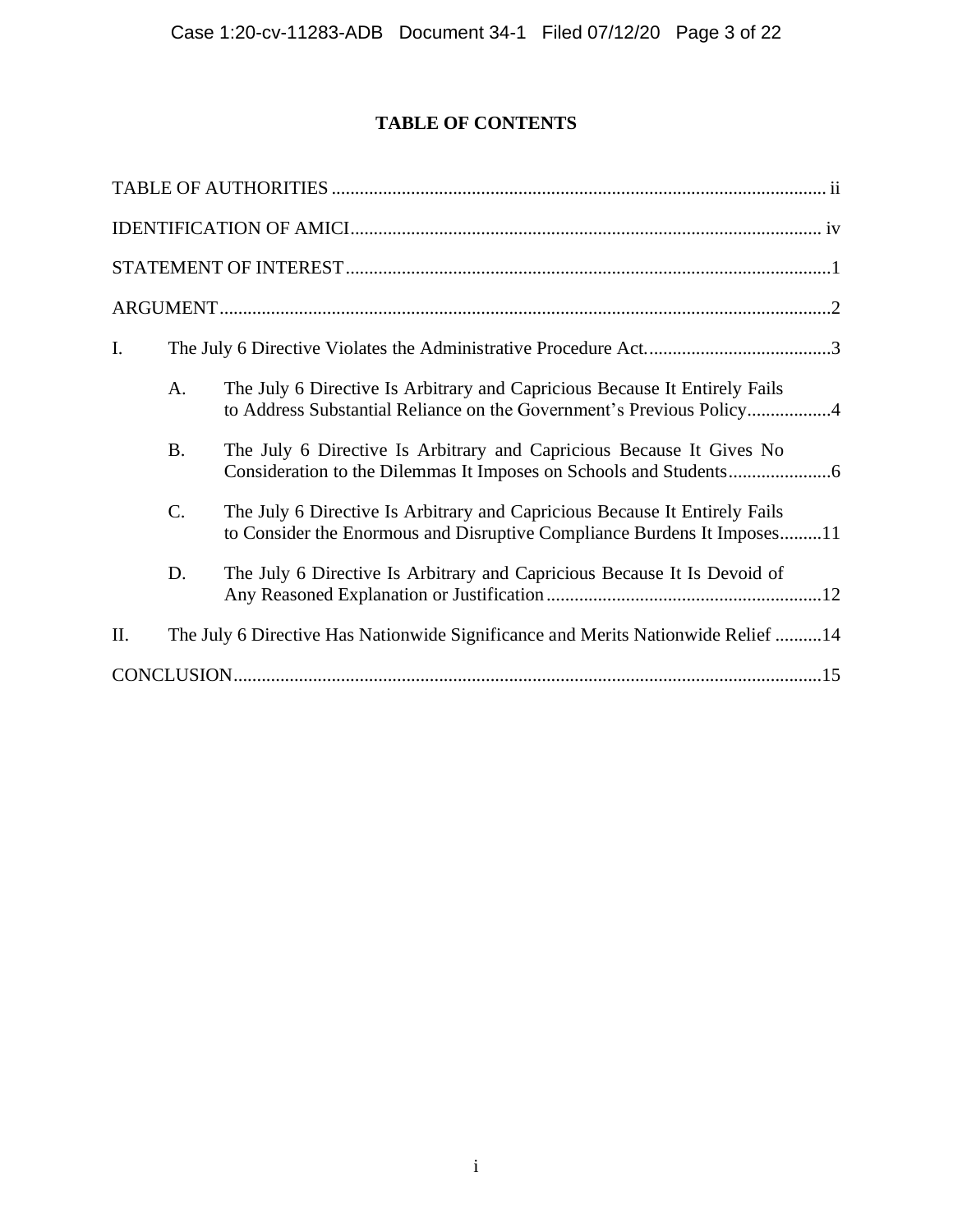# **TABLE OF AUTHORITIES**

# **Cases**

| Department of Homeland Security v. Regents of the University of California, 140                                                                                                                                                           |  |
|-------------------------------------------------------------------------------------------------------------------------------------------------------------------------------------------------------------------------------------------|--|
|                                                                                                                                                                                                                                           |  |
|                                                                                                                                                                                                                                           |  |
|                                                                                                                                                                                                                                           |  |
| Motor Vehicle Manufacturers Assosciation of United States, Inc. v. State Farm                                                                                                                                                             |  |
| National Mining Assosciation v. United States Army Corps of Engineers, 145 F.3d                                                                                                                                                           |  |
|                                                                                                                                                                                                                                           |  |
| Texas v. United States, 809 F.3d 134 (5th Cir. 2015), aff'd per curiam mem. by an                                                                                                                                                         |  |
| Trump v. International Refugee Assistance Project, 137 S. Ct. 2080 (2017) 15                                                                                                                                                              |  |
| <b>Statutes &amp; Regulations</b>                                                                                                                                                                                                         |  |
|                                                                                                                                                                                                                                           |  |
|                                                                                                                                                                                                                                           |  |
|                                                                                                                                                                                                                                           |  |
|                                                                                                                                                                                                                                           |  |
| <b>Other Authorities</b>                                                                                                                                                                                                                  |  |
| John Bowden, Cuccinelli Says Rule Forcing International Students To Return<br>Home Will 'Encourage Schools To Reopen,' Hill (July 7, 2020), https://thehill.<br>com/homenews/administration/506248-cuccinelli-says-rule-forcing-internati |  |
| Graduate Management Admission Council, Early Warning Signals: Winners and<br>Losers in the Global Race for Talent (2019), https://www.gmac.com/-/media/<br>files/gmac/research/talent-mobility/gmac-white-paper-early-warning-            |  |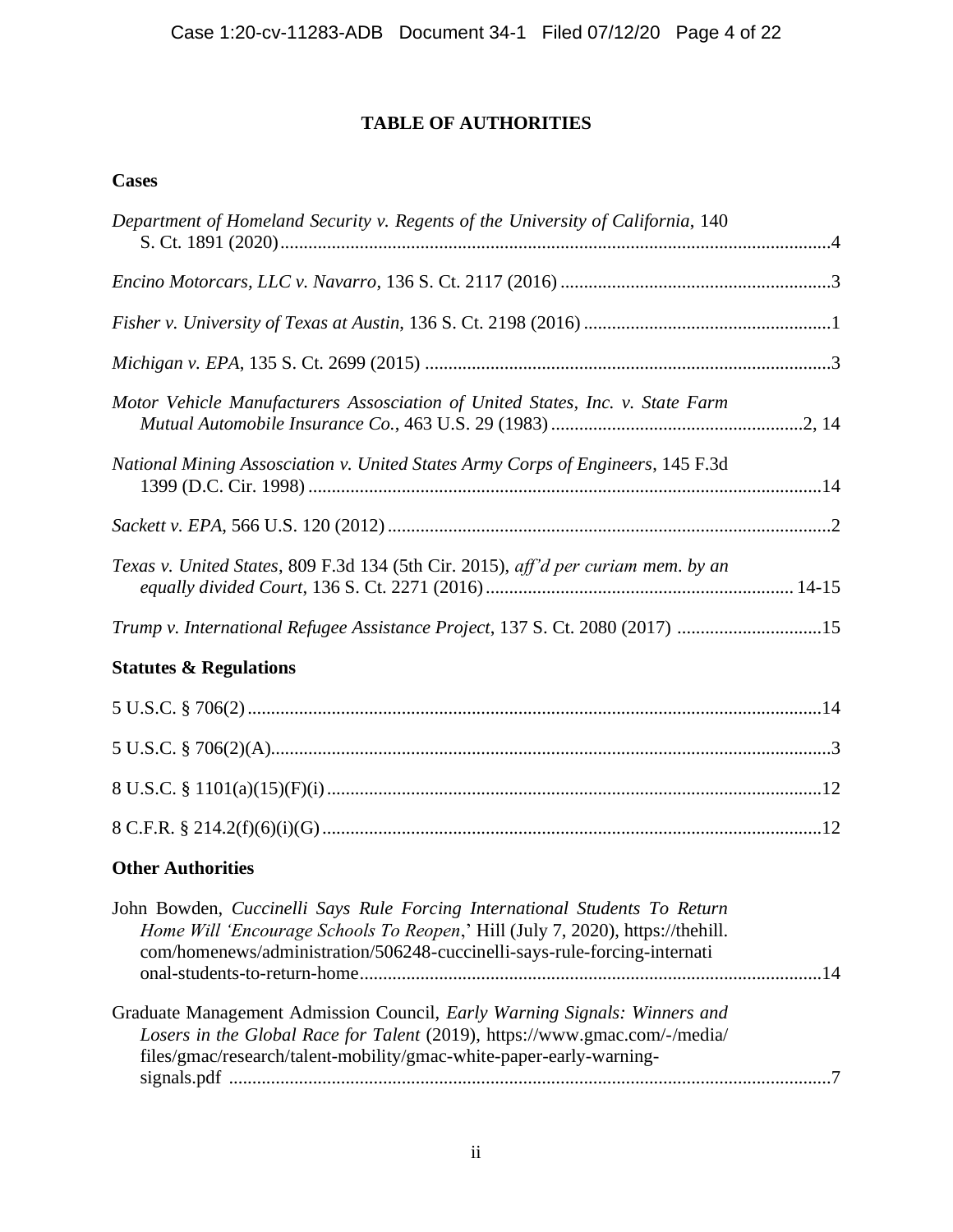| New York State, Guidance on Executive Order 202.6, Guidance for Determining<br>Whether a Business Enterprise Is Subject to a Workforce Reduction Under<br>Recent Executive Orders (updated June 29, 2020), https://esd.ny.gov/guidance-     |  |
|---------------------------------------------------------------------------------------------------------------------------------------------------------------------------------------------------------------------------------------------|--|
|                                                                                                                                                                                                                                             |  |
| Retention and Reporting of Information for F, J, and M Nonimmigrants; Student<br>and Exchange Visitor Information System (SEVIS), 67 Fed. Reg. 76,256 (Dec.                                                                                 |  |
| Special Requirements for Extension and Maintenance of Status of Students;<br>Approval of Schools; and Withdrawal of School Approval, 40 Fed. Reg. 32,312                                                                                    |  |
| Max Jordan Nguemeni Tiako, I'm a foreign medical student. ICE's new rules on<br>remote courses are devastating, Wash. Post (July 9, 2020), https://www.wash<br>ingtonpost.com/outlook/2020/07/09/ice-foreign-students-online-courses-depor  |  |
| United States Citizenship & Immigration Services, Optional Practical Training<br><i>F-1</i> Students, https://www.uscis.gov/opt<br>for<br>(OPT)                                                                                             |  |
| United States Immigration & Customs Enforcement, Frequently Asked Questions<br>for SEVP Stakeholders about Guidance for the Fall 2020 Semester (last updated<br>July 7, 2020), https://www.ice.gov/doclib/sevis/pdf/sevisFall2020_FAQ.pdf10 |  |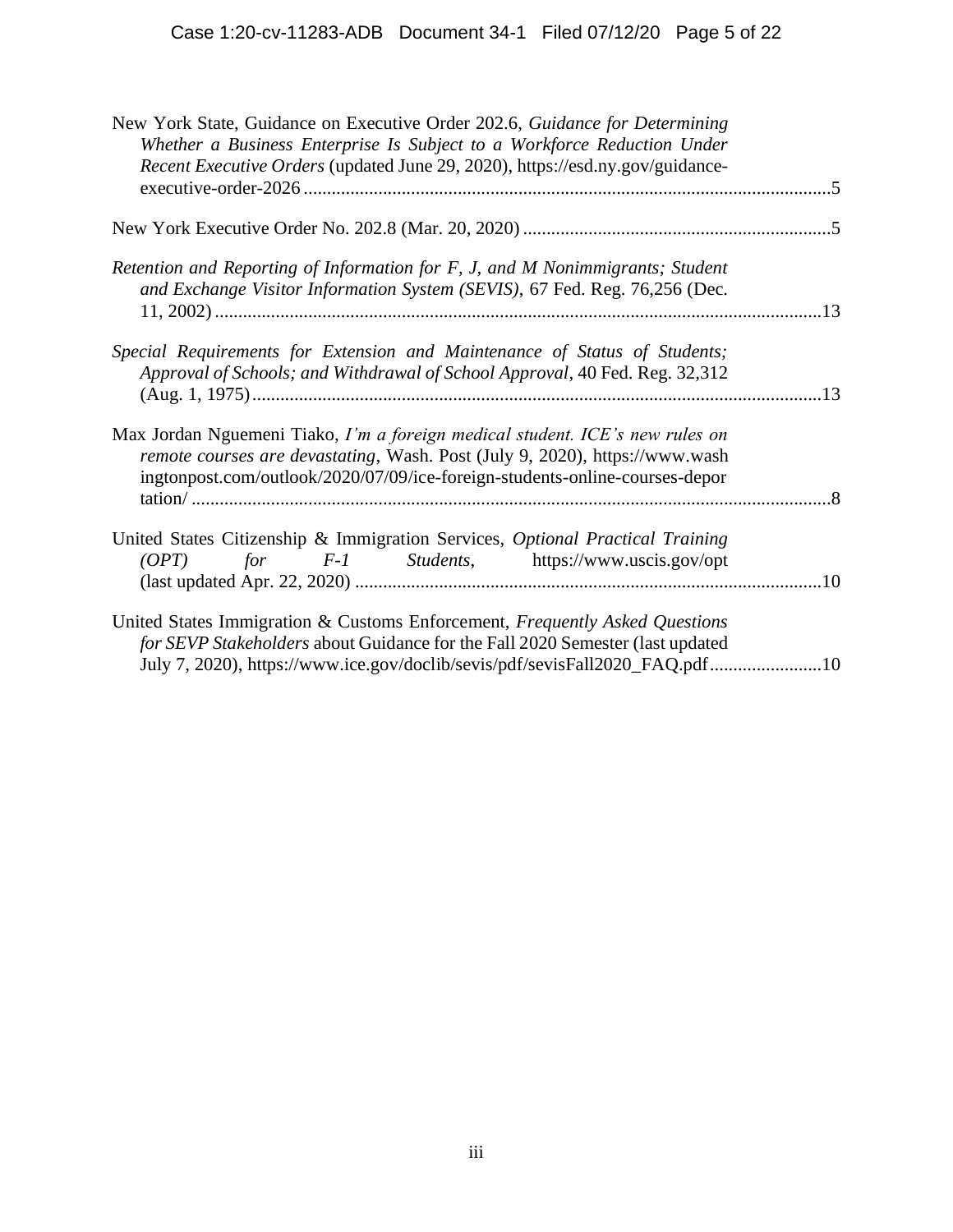## **IDENTIFICATION OF AMICI**1

American University Amherst College Arizona State University Barnard College Boston University Bowdoin College Brandeis University Brown University Bucknell University California Institute of Technology Carnegie Mellon University Case Western Reserve University Colby College Columbia University Cornell University Dartmouth College DePaul University Duke University Emory University Franklin & Marshall College George Washington University Georgetown University Hobart and William Smith Colleges Indiana University Johns Hopkins University Michigan State University Middlebury College Muhlenberg College Northeastern University Northwestern University

Pennsylvania State University Princeton University Purdue University Rice University Rutgers, The State University of New Jersey Smith College Stanford University Suffolk University Swarthmore College Syracuse University Trinity College Tufts University Tulane University Union College University of Chicago University of Illinois University of Michigan University of Minnesota University of Nebraska University of Notre Dame University of Pennsylvania University of Southern California Vanderbilt University Washington University Wellesley College Wesleyan University Williams College Worcester Polytechnic Institute Yale University

<sup>1</sup> This brief has not been authored, in whole or in part, by counsel to any party in this case. No party or counsel to any party contributed money intended to fund preparation or submission of this brief. No person, other than the *amici*, their members, or their counsel, contributed money that was intended to fund preparation or submission of this brief.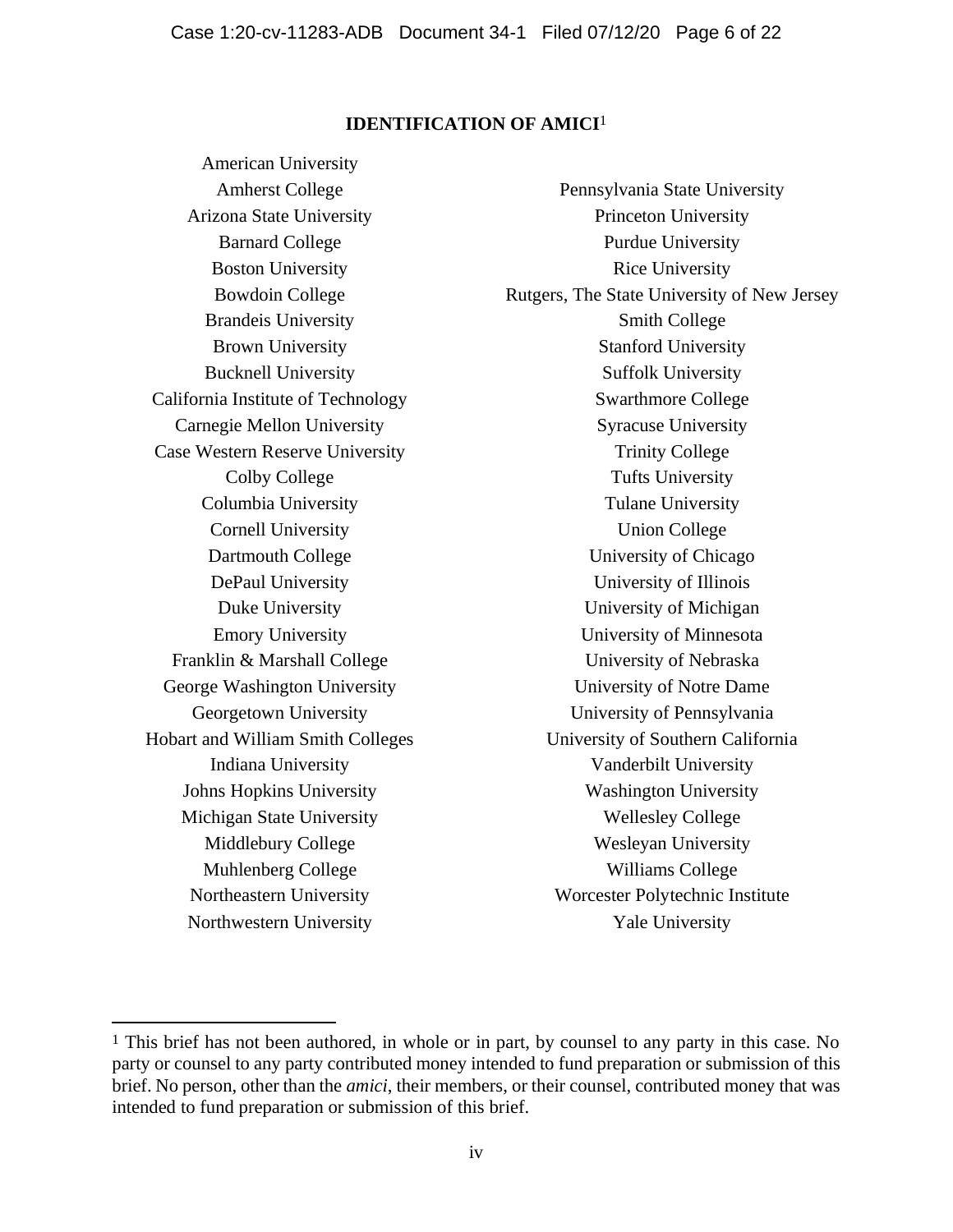#### **STATEMENT OF INTEREST**

*Amici curiae* are 59 diverse public and private colleges and universities from 24 states and the District of Columbia. The international student visa program enables *amici* to enroll collectively more than 213,000 international students every year. These students are core members of our institutions. They make valuable contributions to our classrooms, campuses, and communities—contributions that have helped make American higher education the envy of the world. International students contribute to a diversity of thought, background, and experience that "promotes learning outcomes, and better prepares students for an increasingly diverse workforce and society." *Fisher v. Univ. of Tex. at Austin*, 136 S. Ct. 2198, 2210 (2016) (quotation marks omitted). As President Martha E. Pollack of Cornell University observed, "When we discourage or turn away international students, we lose much more than the students themselves. We lose their inventions and innovation, their collaboration and contributions. We lose the richness of their learned experiences in other cultures, languages, communities and political systems."

Since the pandemic's onset, *amici* have spent countless hours and resources preparing for the fall term, which begins imminently. In making these plans, *amici* relied on federal guidance allowing international students to attend all-online courses during the pandemic, guidance which was to remain "in effect for the duration of the emergency." March 13, 2020 COVID-19: Guidance for SEVP Stakeholders, ECF No. 6-2 ("March 13 Guidance") at 1-2. The emergency persists, yet the government's policy has suddenly and drastically changed, throwing *amici*'s preparations into disarray and causing significant harm and turmoil. *Amici* have a substantial interest in this case.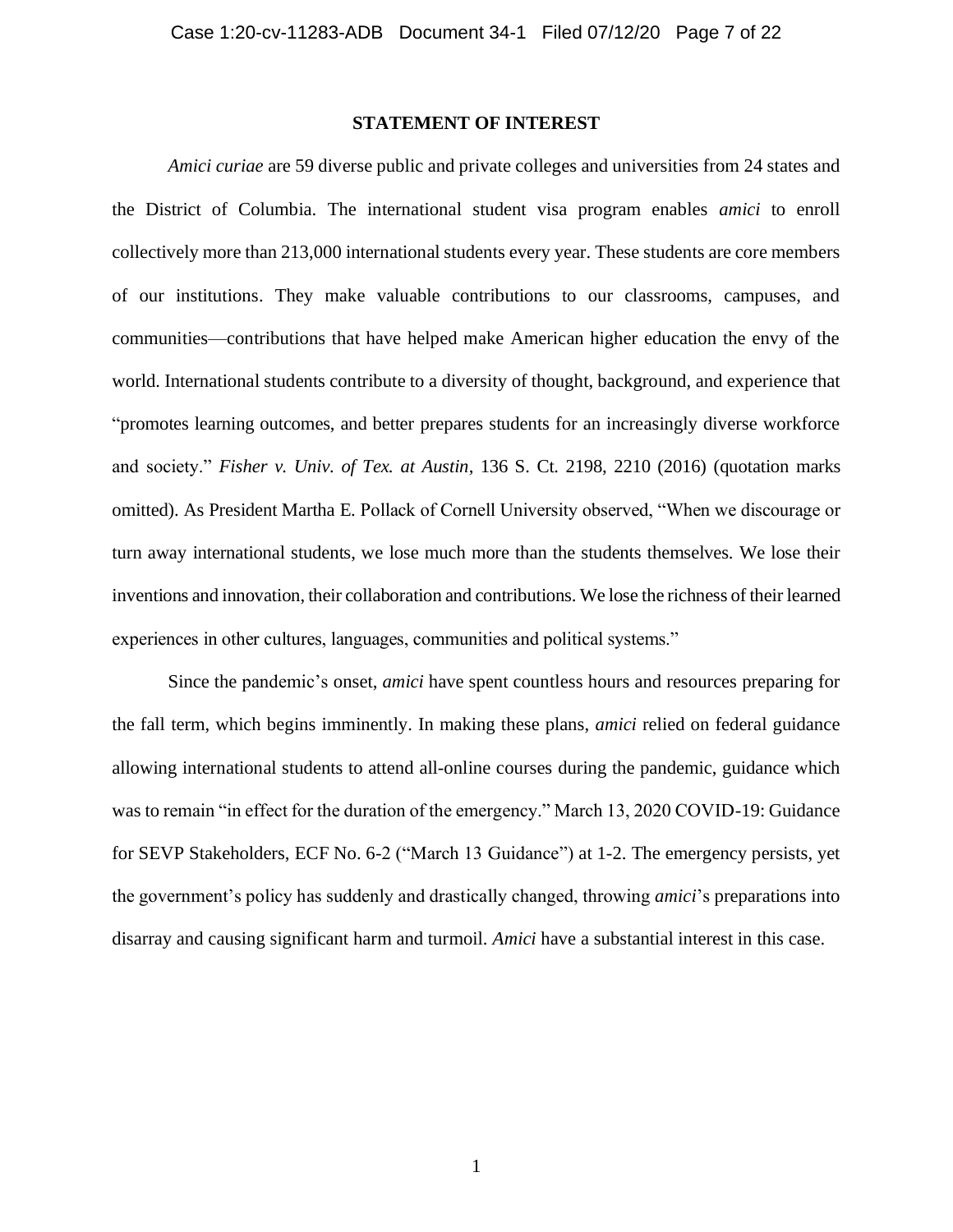#### **ARGUMENT**

*Amici* strongly support Plaintiffs' motion to enjoin Defendants' July 6, 2020 directive. *See*  July 6, 2020 Broadcast Message: COVID-19 and Fall 2020, ECF No. 6-3 ("July 6 Directive"). A fundamental principle of administrative law is that the government must provide a reasoned explanation for its actions and consider all important aspects of a problem before imposing burdens on regulated parties. *See Motor Vehicle Mfrs. Ass'n of U.S., Inc. v. State Farm Mut. Auto. Ins. Co.*, 463 U.S. 29, 43 (1983). The July 6 Directive fails this basic requirement.

Defendants are already preventing returning students from reentering the country based on the July 6 Directive. For example, on July 8, 2020, a DePaul University student returning from South Korea was prevented from entering the country at the San Francisco airport on the ground that he had not yet registered for classes—and thus could not establish that at least some of his coursework would be in-person, as required by the July 6 Directive. *Amici* have received reports of other students who likewise have been told they will be unable to obtain visas until their schools comply with the July 6 Directive. Accordingly, nationwide relief is needed now.2

Urgent relief is also needed because, as a result of the July 6 Directive, universities are scrambling to revisit decisions made after months of careful planning in reliance on the government's prior guidance. *Amici* must review and potentially revamp hundreds of course offerings and housing arrangements. Within days, they must submit updated program certifications, and within weeks, they must submit updated certifications for each and every international student enrolled in the fall—all while complying with governmental public health orders at the state, county, and local levels, taking into account faculty and staff needs, and

<sup>2</sup> The July 6 Directive "has all the hallmarks of APA finality"; the government is applying it with the force of law, and so it is reviewable now. *Sackett v. EPA*, 566 U.S. 120, 126 (2012).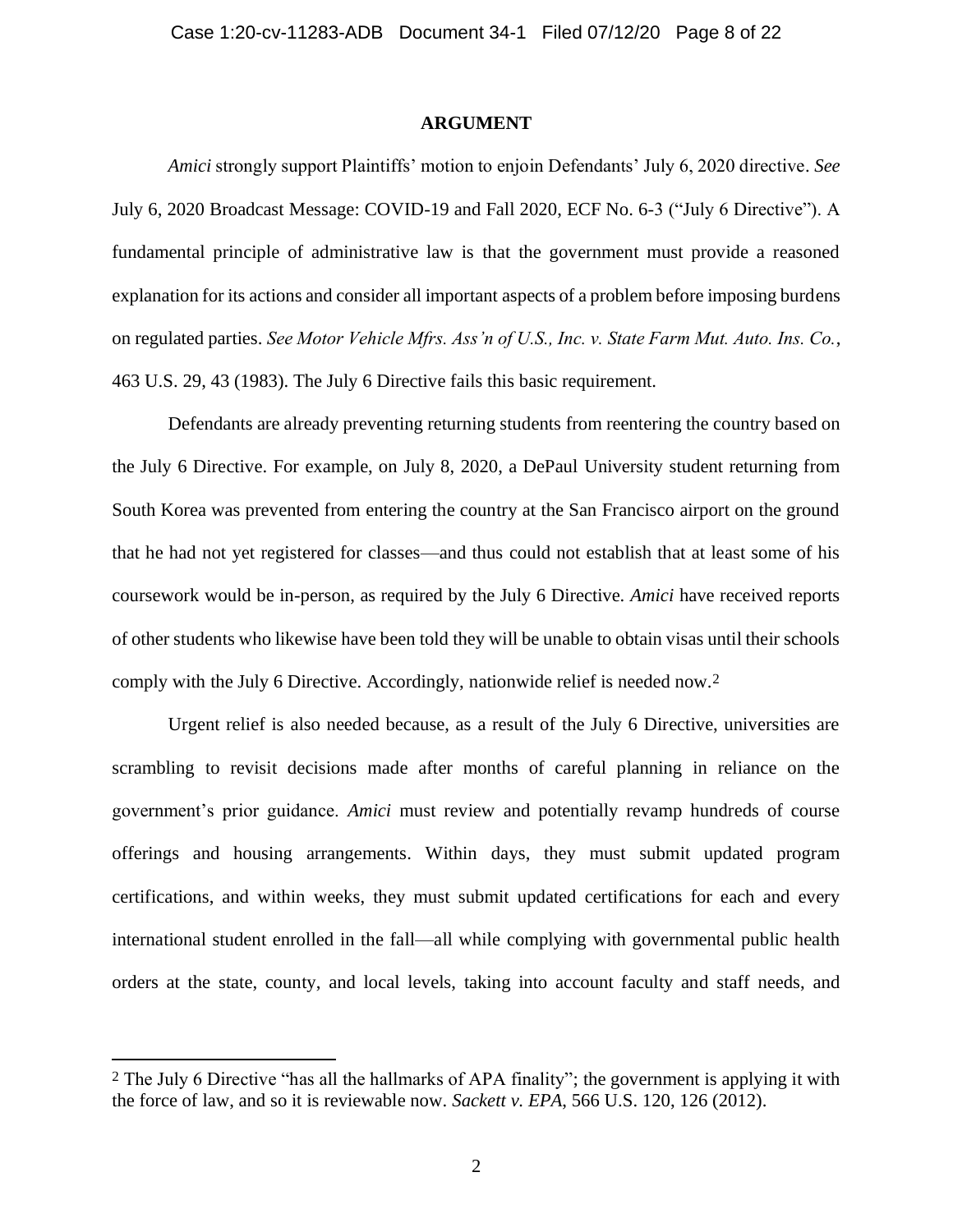# Case 1:20-cv-11283-ADB Document 34-1 Filed 07/12/20 Page 9 of 22

supporting tens of thousands of students who are understandably anxious about their immigration status, health, and education. Because Plaintiffs are likely to succeed on the merits, the July 6 Directive should be enjoined nationwide.

#### **I. The July 6 Directive Violates the Administrative Procedure Act.**

Under the Administrative Procedure Act ("APA"), a court "shall ... hold unlawful and set aside agency action ... found to be ... arbitrary, capricious, an abuse of discretion, or otherwise not in accordance with law." 5 U.S.C. § 706(2)(A). To satisfy this standard, an agency must "examine the relevant data and articulate a satisfactory explanation for its action including a rational connection between the facts found and the choice made." *State Farm*, 463 U.S. at 43. When an agency changes its policy, it must "provide a reasoned explanation for the change" that addresses the "facts and circumstances that underlay or were engendered by the prior policy," including "serious reliance interests." *Encino Motorcars, LLC v. Navarro*, 136 S. Ct. 2117, 2125- 26 (2016). An agency must also consider the burdens its policy imposes on regulated parties. *See Michigan v. EPA*, 135 S. Ct. 2699, 2707 (2015) ("[R]easonable regulation ordinarily requires paying attention to the advantages *and* the disadvantages of agency decisions.").

The July 6 Directive is arbitrary and capricious for four reasons. First, it entirely fails to address the reliance that schools and students across the nation placed on the government's March 13 Guidance, which afforded schools broad flexibility to navigate the current public health crisis. Second, it entirely fails to consider the dilemmas schools and students will face in conforming to the new policy, and does not explain why those dilemmas are justified. Third, it does not consider in any way the substantial compliance burdens it imposes on schools. Fourth, it includes no reasoned explanation for the new policy.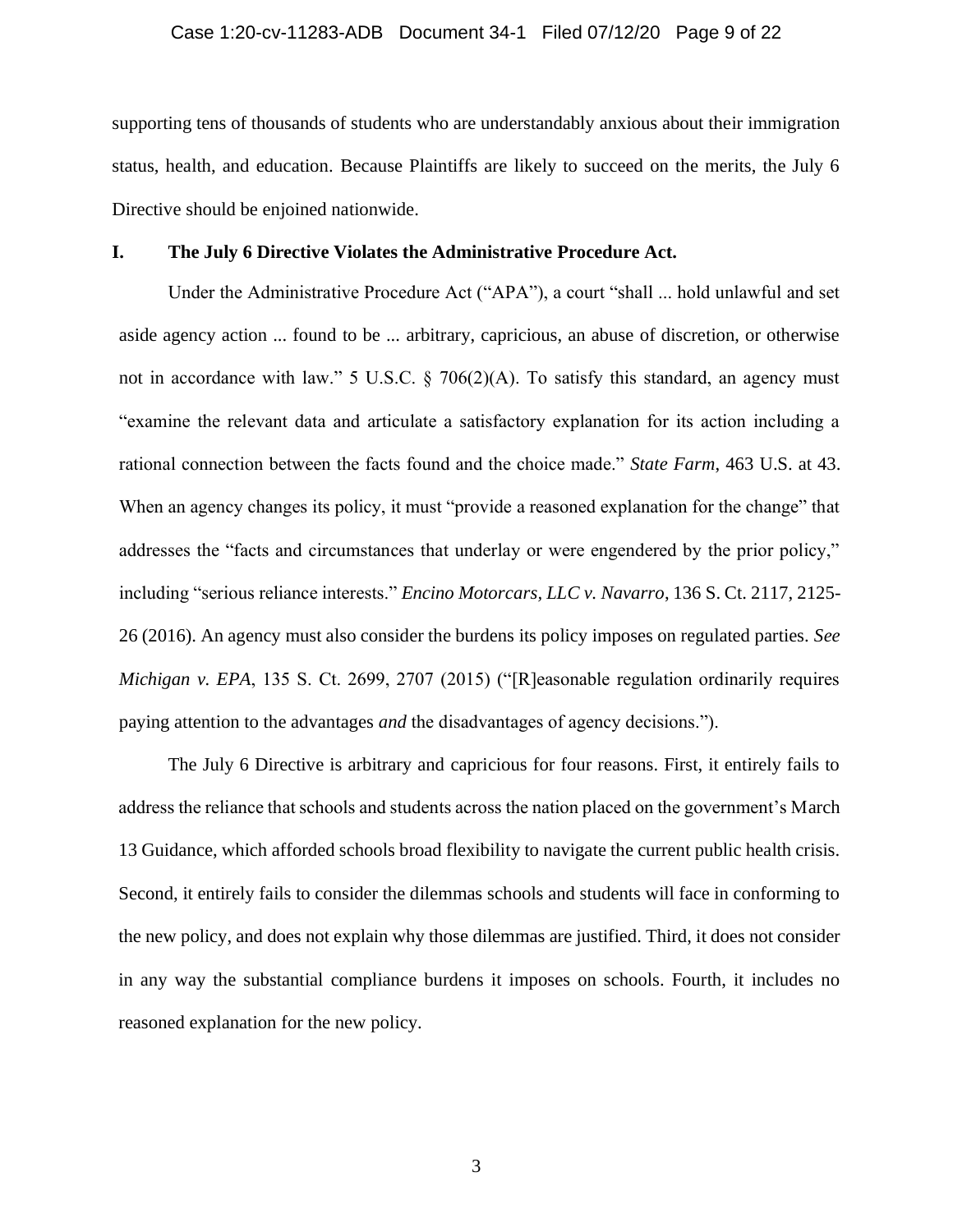## **A. The July 6 Directive Is Arbitrary and Capricious Because It Entirely Fails to Address Substantial Reliance on the Government's Previous Policy.**

Just weeks ago, the Supreme Court held the government's attempted rescission of the DACA program arbitrary and capricious because the government had failed to address the effect of its actions on numerous stakeholders, including DACA recipients, their families, their employers, and their colleges and universities. *Dep't of Homeland Sec. v. Regents of the Univ. of Cal.*, 140 S. Ct. 1891, 1914 (2020). As the Court recognized, when an administrative agency has a choice among various policy options, it is "*required* to assess whether there were reliance interests, determine whether they were significant, and weigh any such interests against competing policy concerns." *Id.* at 1915 (emphasis added).

Yet now, the government has again reversed an administrative policy without any apparent consideration of the reliance its prior policy engendered. In March, Defendants recognized that schools "may need to adapt their procedures and policies to address the significant public health concerns associated with the COVID-19 crisis." March 9, 2020 Broadcast Message: Coronavirus Disease 2019 (COVID-19) and Potential Procedural Adaptations for F and M Nonimmigrant Students, ECF No. 6-1 ("March 9 Guidance") at 1. At that point, Defendants were "focused on ensuring" that international students could "continue to make normal progress in a full course of study;" in light of the circumstances, they "intend[ed] to be flexible with temporary adaptations." *Id.* Defendants specifically announced that "[g]iven the extraordinary nature of the COVID-19 emergency, [the Student and Exchange Visitor Program ("SEVP")] will allow [international students] to temporarily count online classes towards a full course of study" in excess of the limits that ordinarily apply. March 13 Guidance at 1. And while Defendants stated SEVP would "continue to monitor the COVID-19 situation and will adjust its guidance as needed," they also stated "[t]his temporary provision" would remain "in effect for the duration of the emergency." *Id*.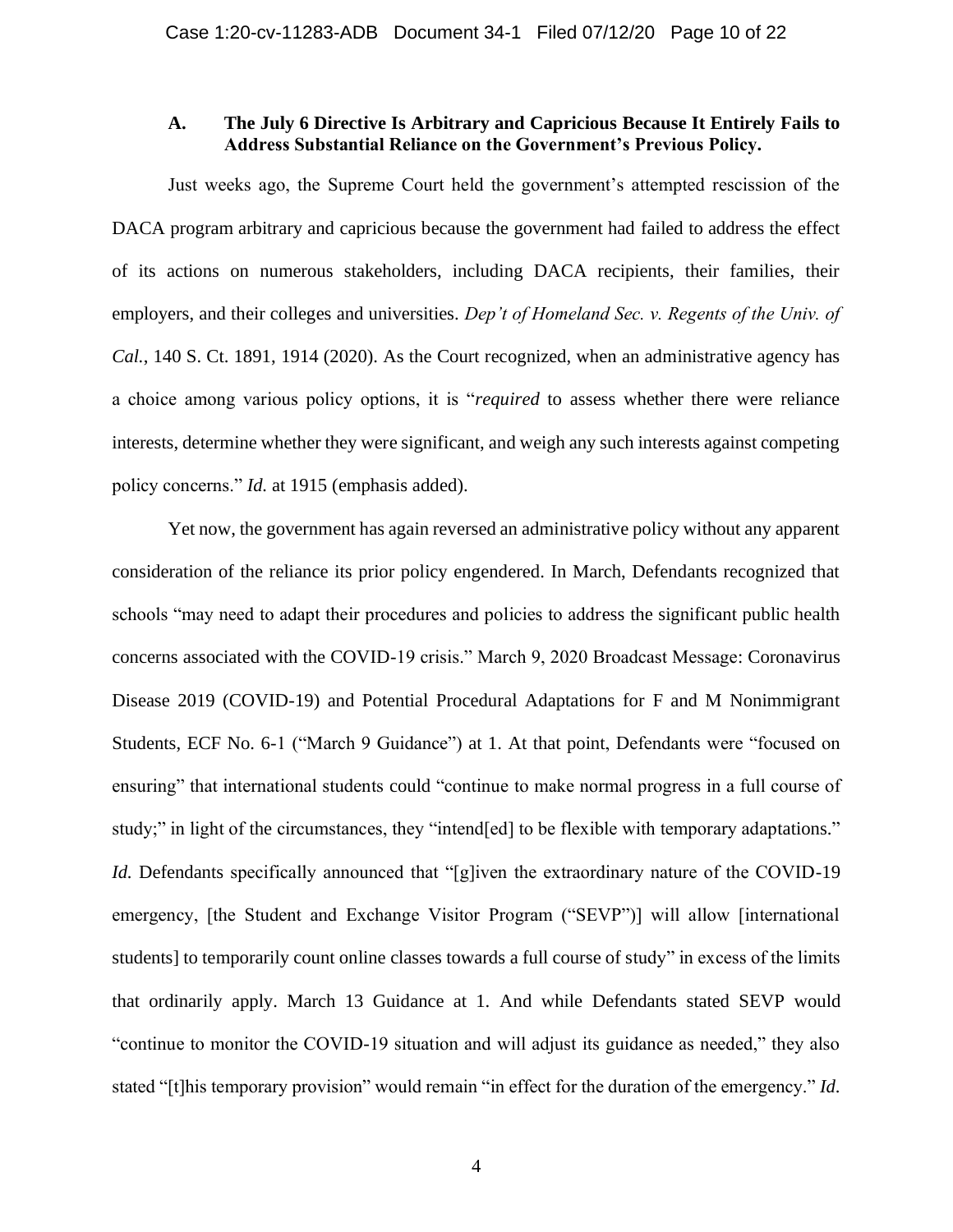#### Case 1:20-cv-11283-ADB Document 34-1 Filed 07/12/20 Page 11 of 22

Since March, in compliance with notice requirements, colleges and universities have informed Defendants on an ongoing basis of operational changes on their campuses. Defendants therefore have been well aware of these plans and schools' reliance on the March 13 Guidance. Defendants' only response has been an auto-reply thanking *amici* for submitting their plans.

Now, with the fall term less than a month away for some schools, and the COVID-19 emergency worse than ever, $3$  the government has taken almost the diametrically opposite position: F-1 student visa holders cannot take a fully online course load while remaining in the United States. When issuing this new directive—with no warning or demonstrated need for a change—the government did not even mention, let alone consider, the reliance interests engendered by its March 13 Guidance. Those interests cannot be overstated.

Since in-person classes discontinued in the spring, *amici* have spent the last several months engaged in a careful and detailed assessment of how to safely bring students back to campus. The health and well-being of *amici*'s students, faculty, and staff is paramount. While the precise details of *amici*'s respective plans for the fall term vary, all recognize that the ongoing public health emergency will require flexibility. Some *amici* will have online-only course offerings. Others will have hybrid programs, providing access to both in-person and online courses. But even these *amici*  are preparing for the possibility that they may have to discontinue in-person classes entirely during the middle of the term, necessitating a transition to online-only learning.4 Some *amici* have already

<sup>3</sup> *See generally* John Hopkins Coronavirus Resource Center, https://coronavirus.jhu.edu/data.

<sup>4</sup> Indeed, *amici* cannot predict or control whether state or local governments will issue directives like those issued around the country in the spring semester—barring them from holding in-person classes. *See, e.g.*, N.Y. Exec. Order No. 202.8 (Mar. 20, 2020) (requiring 100% reduction in workforce); N.Y. State, Guidance on Executive Order 202.6, *Guidance for Determining Whether a Business Enterprise Is Subject to a Workforce Reduction Under Recent Executive Orders* (updated June 29, 2020), https://esd.ny.gov/guidance-executive-order-2026 (allowing "remote instruction or streaming of classes" to continue but prohibiting "in-person congregate classes").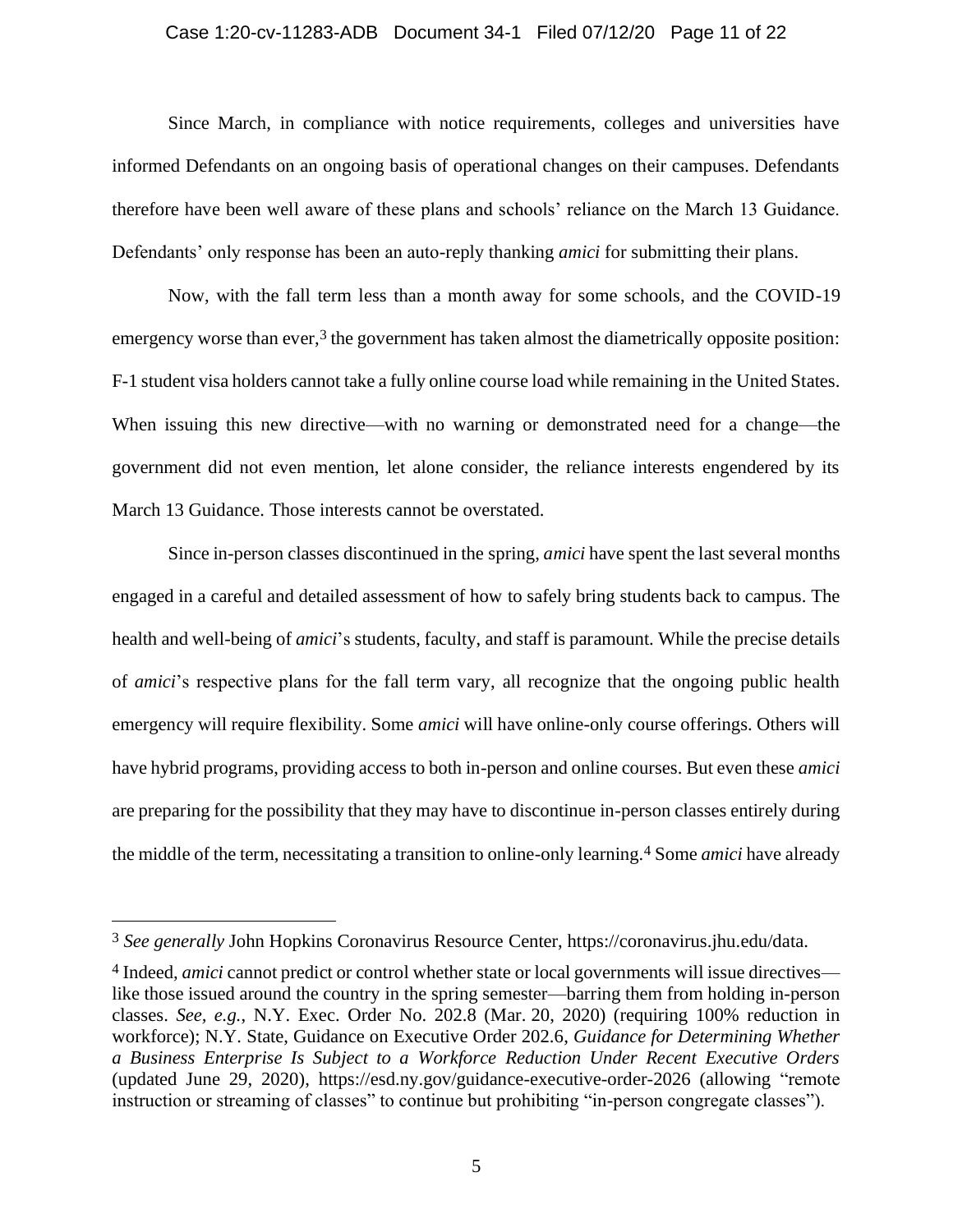#### Case 1:20-cv-11283-ADB Document 34-1 Filed 07/12/20 Page 12 of 22

planned to move to online-only learning following the Thanksgiving break, to avoid the risk of infection from students returning to campus after visiting with family and friends. What all of these plans have in common is their reliance on and continued need for the flexibility provided by the March 13 Guidance: based on Defendants' own guidance, *amici* reasonably acted in the belief that they could settle on whatever plan best advanced academic and public health imperatives, without disadvantaging thousands of international students.

For example, after careful consideration, Princeton University plans for undergraduates to return to campus for one semester during the 2020-21 academic year, with first-years and juniors on campus in the fall, and sophomores and seniors in the spring. That plan was premised on the assumption that international students would be able to remain in the United States during their off-campus semester while learning remotely. Princeton now may be forced to reassess its plan, with just weeks to go before the fall semester, lest sophomore and senior international students be forced to leave the country—and potentially be unable to return for the spring.

Meanwhile, both Amherst College and Wellesley College decided for health and safety reasons to limit in-person classes only to students living in college-provided housing; others will take online classes only. International students who have signed leases to live off campus will now need to break those leases and move on campus, in order to access in-person classes and to avoid falling out of status. The colleges, meanwhile, after months of careful planning, may now need to scramble to find additional on-campus housing without endangering student health.

# **B. The July 6 Directive Is Arbitrary and Capricious Because It Gives No Consideration to the Dilemmas It Imposes on Schools and Students.**

The July 6 Directive is also unlawful because Defendants failed to consider the practical consequences of their last-minute about-face. The serious economic costs for the nation appear to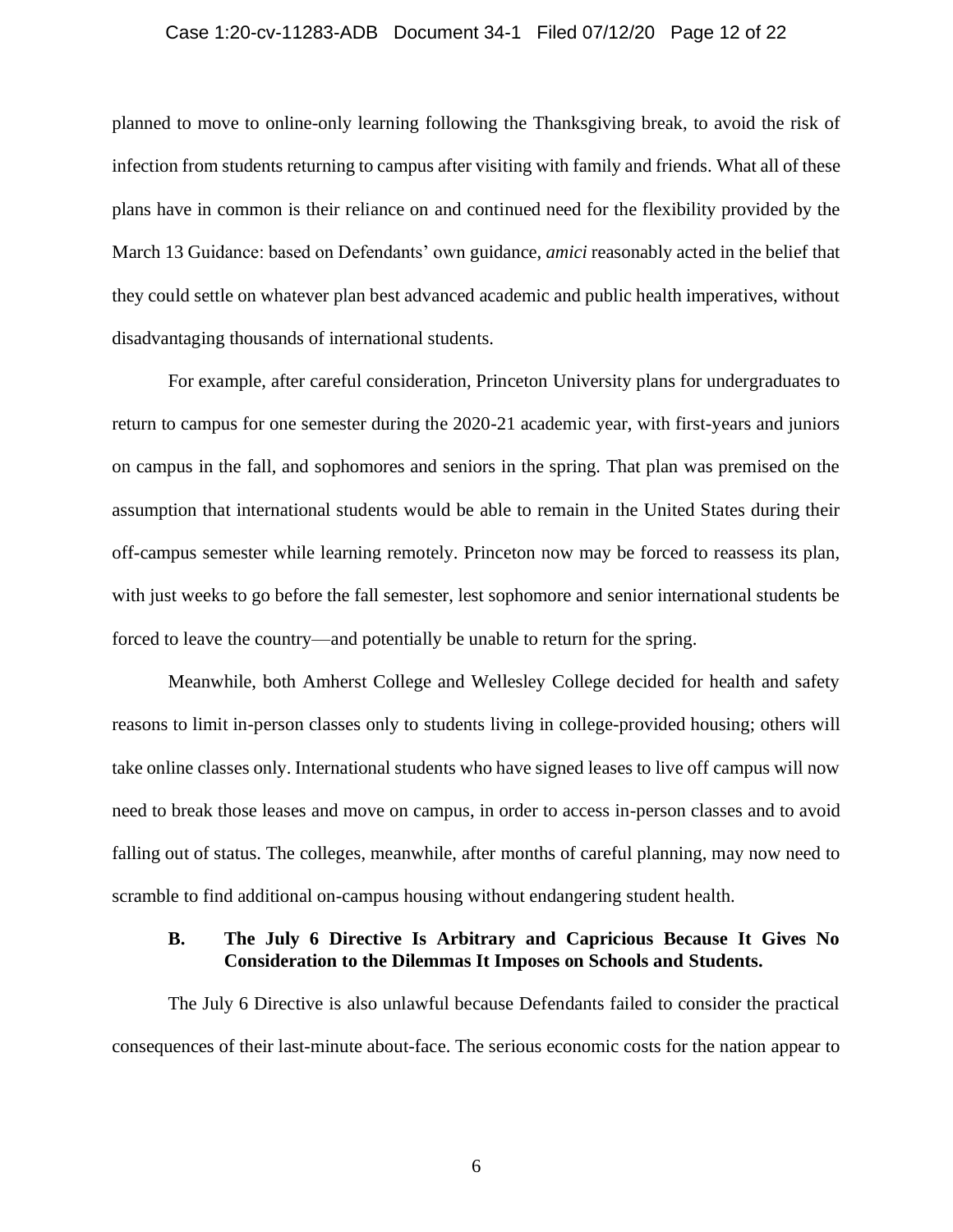#### Case 1:20-cv-11283-ADB Document 34-1 Filed 07/12/20 Page 13 of 22

have been given no consideration,<sup>5</sup> nor the likely disruption of progress on federally-funded research grants with work being performed by international students. But equally important, from *amici*'s perspective, is Defendants' disregard of potentially life-altering choices the July 6 Directive forces on *amici* and their international students.

Under the July 6 Directive, international students who are enrolled in an online-only program, but remain physically within the United States, may be subject to deportation. Consequently, schools that have chosen online-only programs for the fall, because of concern for the safety of students, faculty, and staff, now must choose between opening their campuses regardless of the public health risks, or forcing their international students to leave the country despite those students having signed leases, enrolled children in school, and otherwise justifiably organized their lives around remaining in the United States during the next school year.

Moreover, the July 6 Directive states that international students who begin the term taking in-person classes, but whose "school changes its operational stance mid-semester" to offer only online courses, "must leave the country" or somehow transfer mid-semester "to a school with inperson instruction." July 6 Directive at 2. There is no assurance it will be possible for a student to leave the United States in such a situation, and a mid-semester transfer would likely be impossible. Students in hybrid programs are thus faced with the untenable dilemma of either returning home now and disrupting their academic progress, or staying here and gambling that their school will remain open—and if it closes, that they will be able to find a way home despite limited flight availability, widespread travel restrictions, and the risk of infection in travel. Indeed, all of these

<sup>5</sup> *See, e.g.*, Graduate Mgmt. Admission Council, *Early Warning Signals: Winners and Losers in the Global Race for Talent* (2019), https://www.gmac.com/-/media/files/gmac/research/talentmobility/gmac-white-paper-early-warning-signals.pdf.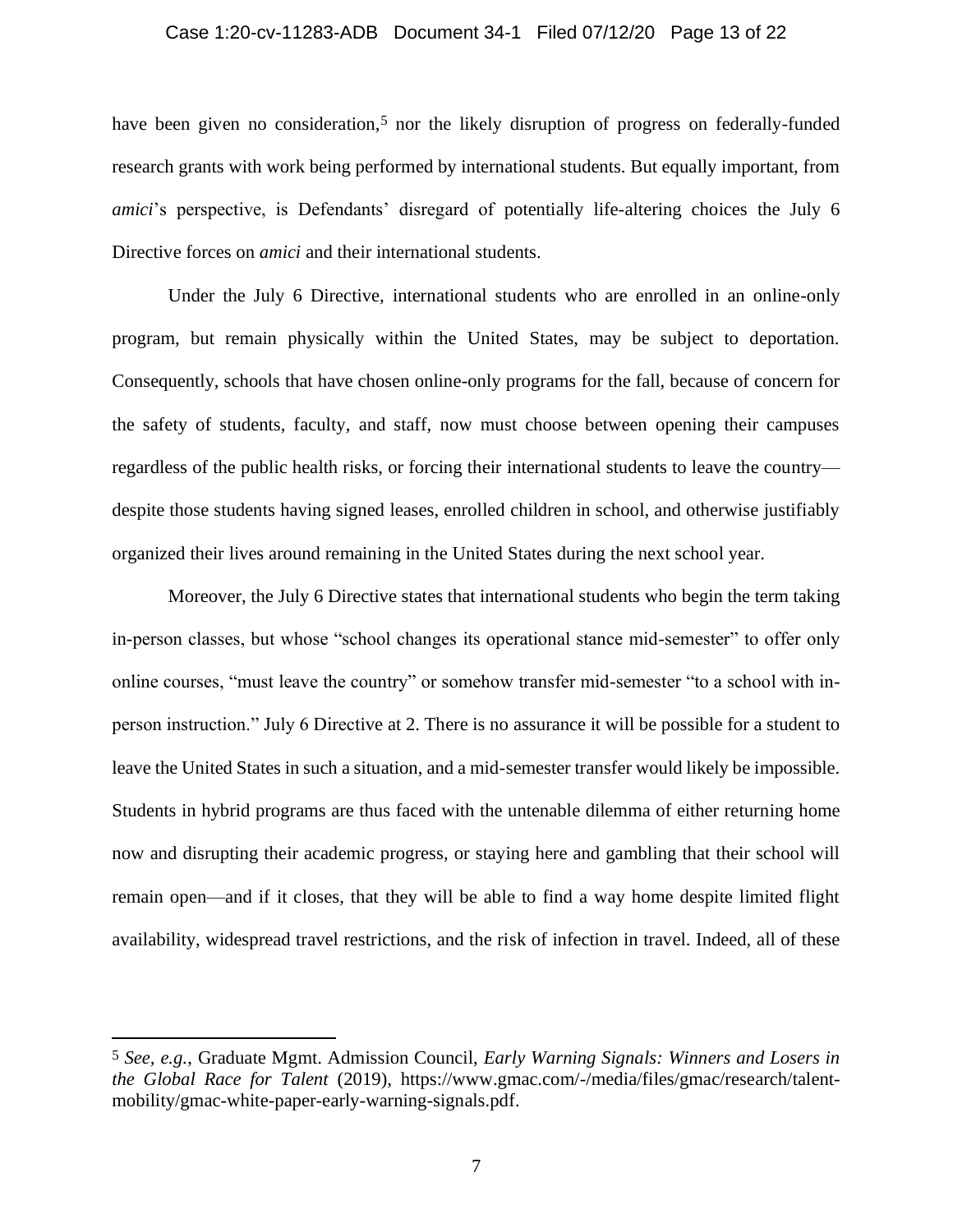#### Case 1:20-cv-11283-ADB Document 34-1 Filed 07/12/20 Page 14 of 22

harms are magnified for students with underlying health conditions who may be endangered by international travel or who have family members in high-risk groups.

Students expelled from the country will then need to continue their studies under challenging conditions such as attending classes in the middle of the night, with unreliable internet connections, and for some students, the threat of government censorship or civil strife. A Yale University medical school student who previously attempted to work remotely from his home country, Cameroon, found it impossible to perform at the same level for exactly these reasons: "In Cameroon, there's simply no sustainable infrastructure in place for distance learning that would allow students to keep up with the pace of classes in the United States."6

The July 6 Directive fails to consider, let alone justify, imposing these burdens. For example, a Carnegie Mellon student from India is due to complete his year-and-a-half-long program in December 2020. He has invested substantially in his education, and hoped to gain practical experience in the United States following graduation. If he begins the semester in residence, but the university later is forced to move to online-only instruction due to rising COVID-19 cases, the student will be required to leave the United States. But if he is unable to find a flight home because of travel restrictions, he will be out of status, unable to finish his degree in lawful status, and unable to obtain employment authorization following graduation.

Similar examples abound. An Amherst student from Syria entered the United States on an F-1 visa in the fall of 2019. If the college is required to move to online learning, he will be forced to leave the United States and may not be able to return to complete his degree. Likewise, a Bucknell student from an African country, who remained on campus after in-person classes were

<sup>6</sup> Max Jordan Nguemeni Tiako, *I'm a foreign medical student. ICE's new rules on remote courses are devastating*, Wash. Post (July 9, 2020), https://www.washingtonpost.com/outlook/2020/07/09/ ice-foreign-students-online-courses-deportation/.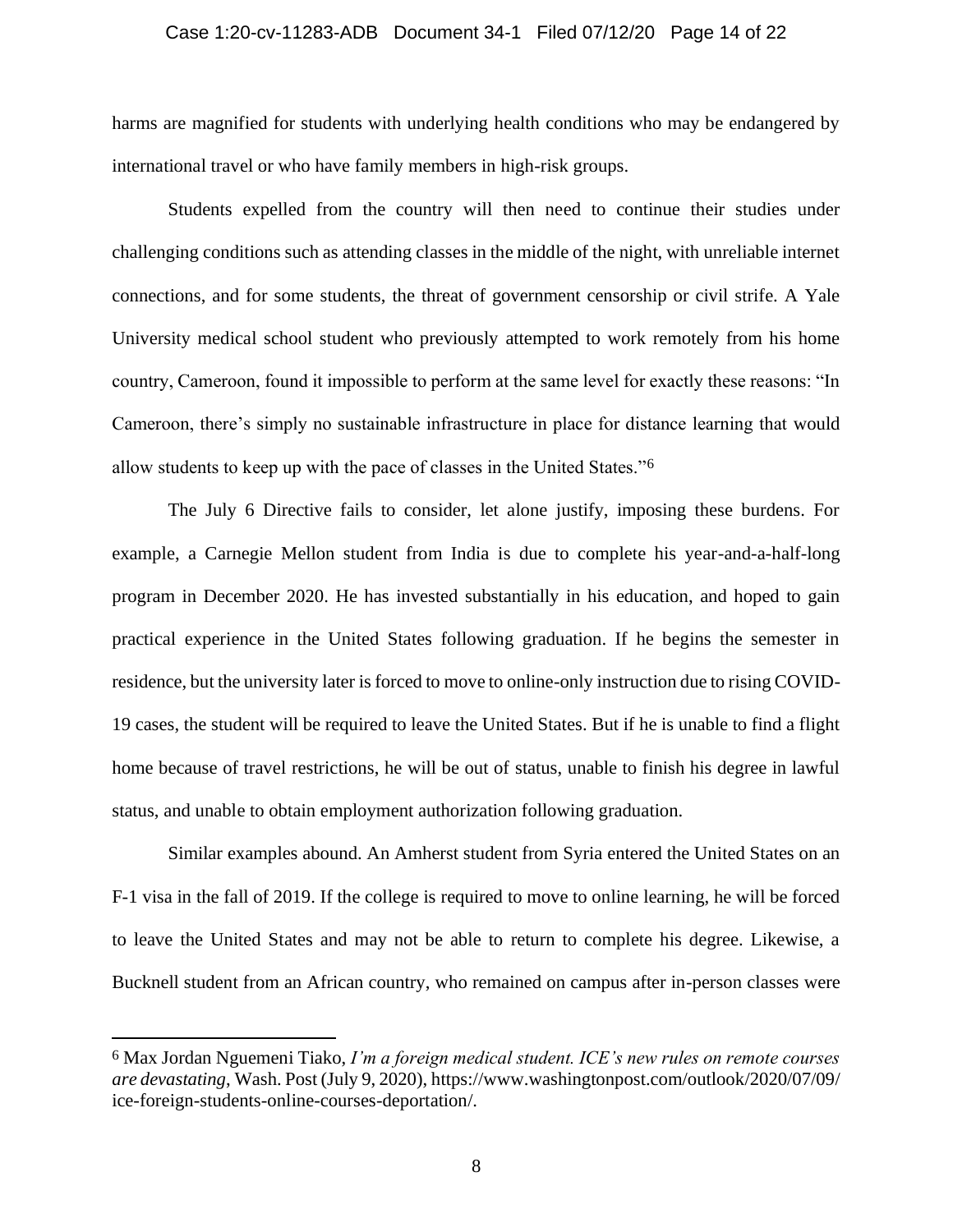#### Case 1:20-cv-11283-ADB Document 34-1 Filed 07/12/20 Page 15 of 22

suspended in the spring, would suffer enormous consequences if in-person classes were again suspended this fall. The cost of last-minute international travel would be prohibitive, and her home lacks internet access, making it nearly impossible for her to complete her coursework there. A Rice student currently working on COVID-19 research and developing low-cost ventilators will be forced out of the country, ceasing this critical work. As a Cornell student put it, since July 6 "it has been difficult for me to sleep…. Anxiety will continue…with the uncertainty of being at risk of having to leave the country at any time if the university is forced to close its campus due to a possible outbreak. If I am forced to leave, there is no certainty that I will find a flight as my country closed its borders months ago and cases are increasing rapidly there. Also, there is no certitude that I will be able to come again for the spring semester… I feel it like a punch in the face after making such enormous efforts and sacrifices to achieve a lifetime dream."

Furthermore, those who choose to stay must find in-person classes in which to enroll in order to avoid falling out of status, potentially without regard to how directly those classes further their educational goals—and regardless of whether an underlying health condition makes attending such classes potentially life-threatening. Forcing international students to select coursework based on immigration rules, rather than academic priorities, is irrational. This pointless burden could have long-term consequences. One Cornell student currently enrolled in a master's program, with the goal of applying for a Ph.D. program, hoped to strengthen his application by enrolling in certain required courses that will be offered only online. But the July 6 Directive will needlessly force him to choose different classes instead, harming his Ph.D. application.

Some *amici* with hybrid programs are concerned that they may not have the ability to provide in-person classes for all international students. Many professors are reluctant to teach inperson courses because they are in high-risk groups and fear for their health. Yet, under the July 6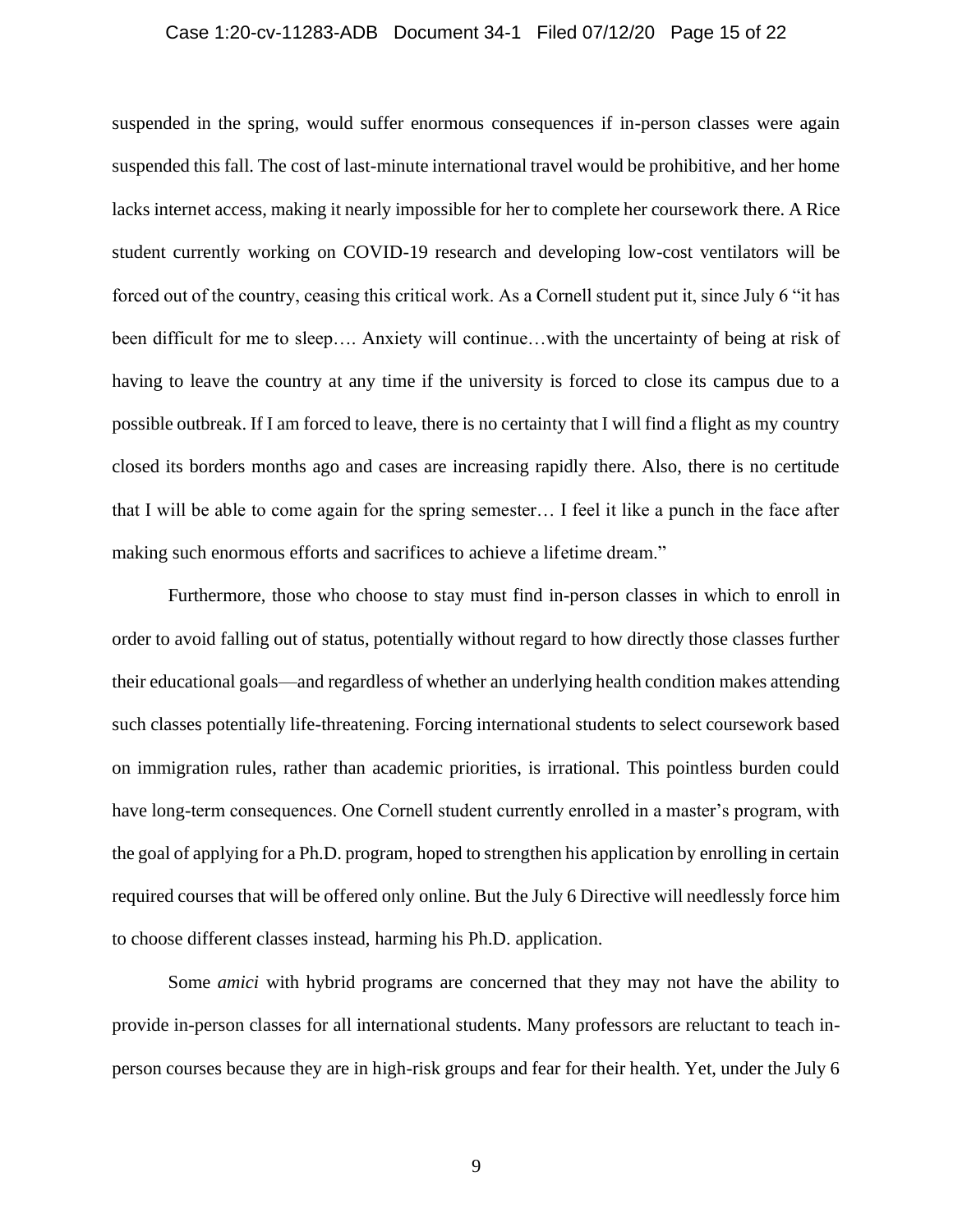#### Case 1:20-cv-11283-ADB Document 34-1 Filed 07/12/20 Page 16 of 22

Directive, a professor's health-based decision to teach online could have life-altering immigration consequences for her students. For example, a student from Egypt, with two primary-school-age children, originally enrolled in four courses that met in-person or in a hybrid format. Three have already been changed to online-only, and if the professor in the fourth does the same the student and his family will suddenly find themselves out of status.

As for international students currently abroad, travel restrictions will make it impossible for many to return this fall, so they will have no choice but to continue their education online. FAQs issued by ICE after the July 6 Guidance state that students abroad can maintain active F-1 visa status when enrolled in online courses, regardless of whether their university offers a hybrid or online-only program.7 Notwithstanding this clarification, some *amici* have been wrongly advised by SEVP officials that students in hybrid programs could lose their student-visa status if they are enrolled in only online courses abroad. Were that the case, it would be devastating for many students. One benefit of attending an American university is the opportunity to engage in practical training following graduation, under the OPT program.8 But the OPT program is available only for students who have been continuously enrolled for the full academic year immediately preceding graduation. Because of the uncertainty engendered by Defendants' hasty release of the July 6 Guidance, these students face the dilemma of either taking a leave of absence for a year—which could have significant financial consequences for students—or giving up the

<sup>7</sup> *See* U.S. Immigr. & Customs Enf., *Frequently Asked Questions for SEVP Stakeholders about Guidance for the Fall 2020 Semester* (last updated July 7, 2020), https://www.ice.gov/doclib/sevis/ pdf/sevisFall2020\_FAQ.pdf.

<sup>8</sup> After studying for at least one academic year, F-1 students are eligible to seek employment opportunities through OPT. OPT allows students to gain up to 12 months of real-world work experience in their field of study, either during their academic coursework or after earning their degrees. U.S. Citizenship & Immigr. Servs., *Optional Practical Training (OPT) for F-1 Students*, https://www.uscis.gov/opt (last updated Apr. 22, 2020).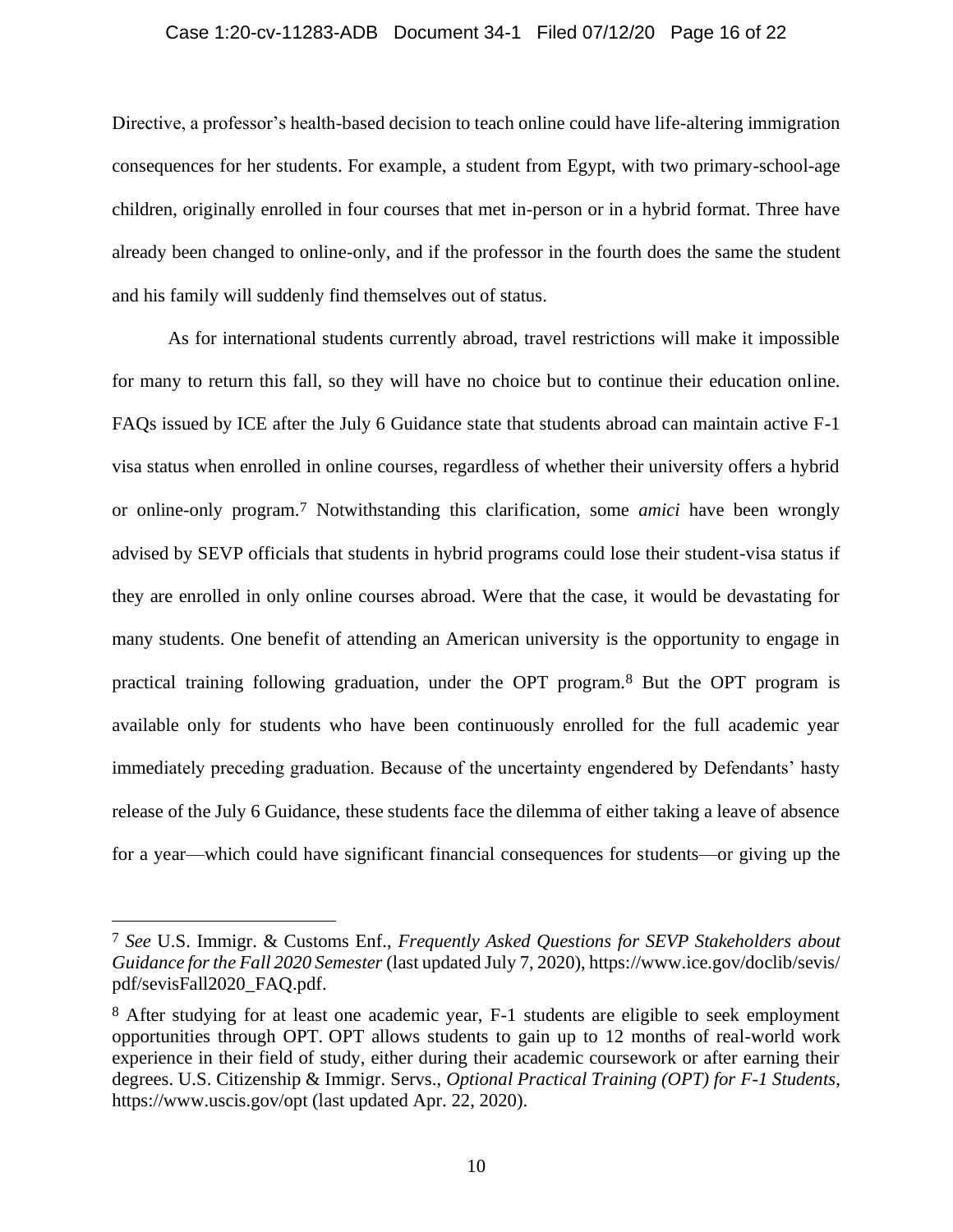#### Case 1:20-cv-11283-ADB Document 34-1 Filed 07/12/20 Page 17 of 22

opportunity for practical training. As one student at Washington University in St. Louis described the situation: "It feels like I'm about to lose everything I worked for."

#### **C. The July 6 Directive Is Arbitrary and Capricious Because It Entirely Fails to Consider the Enormous and Disruptive Compliance Burdens It Imposes.**

The July 6 Directive also fails to consider or justify the enormous compliance burdens it requires schools to undertake. Schools must submit an "Operational Change Plan" by July 15 for online-only schools and by August 1 for others—meaning that schools have been given just days to reconsider and potentially revamp the detailed operational plans they developed over the last few months. Schools must also issue to all international students new Form I-20s by August 4 certifying, for students attending in the United States, "that the student is not taking an entirely online course load [for the fall 2020 semester], and that the student is taking the minimum number of online classes required to make normal progress in their degree program." July 6 Directive at 2. That is untenable for virtually all institutions, for reasons the government failed even to consider.

First, the July 6 Directive requires the issuance of new Form I-20s certifying the classes students are taking. Yet for many schools, this will be impossible because August 4 is well *before* the deadline for students to register for classes. Second, moving up the registration deadline will not solve the problem because state and local orders, as well as existing public health guidance, limit the number of in-person classes that *amici* can and should provide. Third, even if courses and schedules could be quickly reworked, and students could be quickly registered, the July 6 Directive imposes an insurmountable administrative burden. For example, Michigan State anticipates that it will need to issue between 3,000 and 4,000 individualized I-20s—a task it estimates will consume 800 staff hours—in less than a month. Each I-20 must address whether a "student is taking the minimum number of online classes required to make normal progress"—yet schools may have hundreds of majors or degree programs and students are at varying levels of progress, making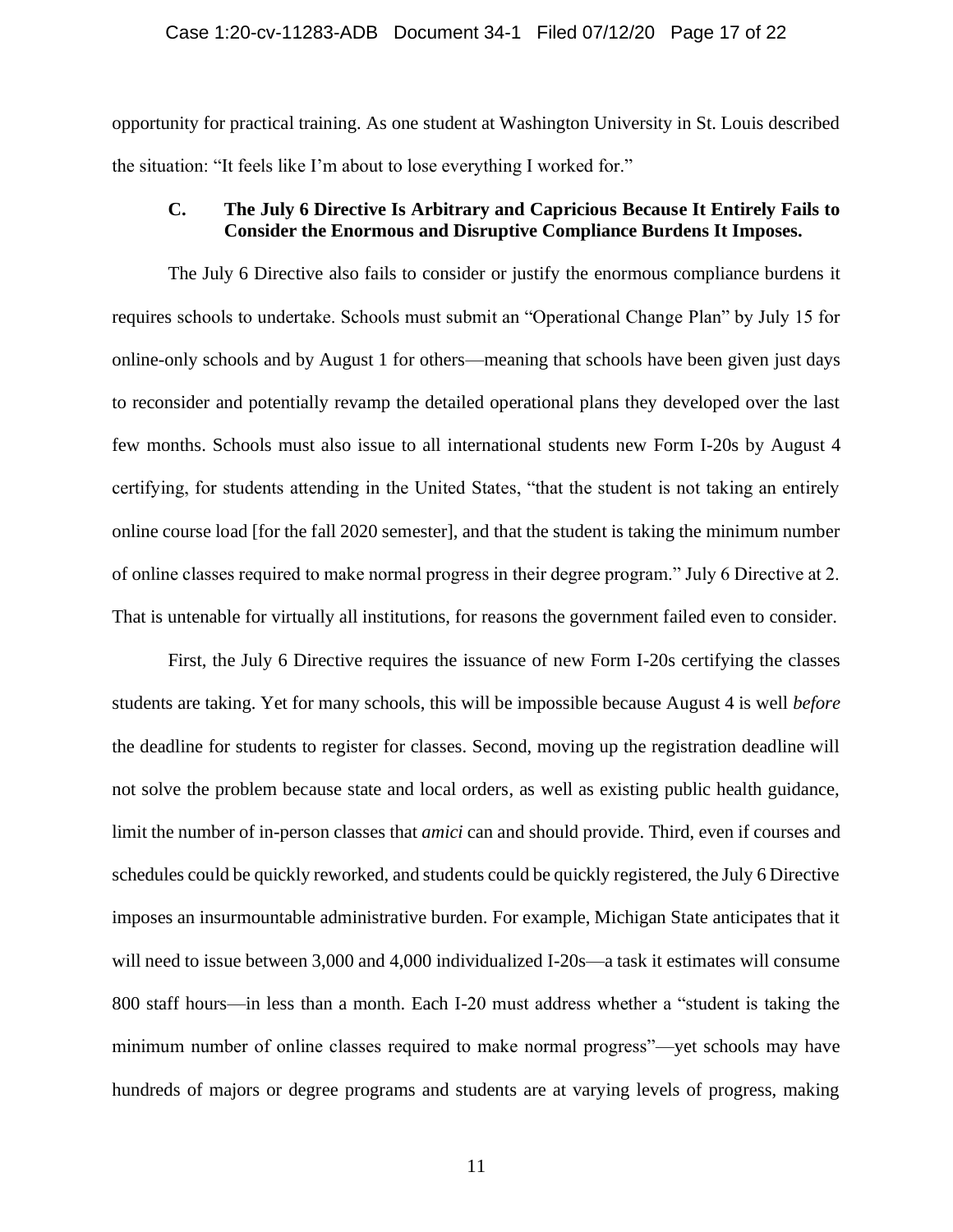individual assessments quite complex. A failure to comply will leave international students unable to enter the country or at risk of deportation.

# **D. The July 6 Directive Is Arbitrary and Capricious Because It Is Devoid of Any Reasoned Explanation or Justification.**

Despite its disregard of substantial reliance interests and imposition of irrational dilemmas, burdensome compliance requirements, and terrible human consequences for students, the July 6 Directive provides no explanation at all, let alone a reasoned one, for its dictates. It refers only vaguely to "a concordant need to resume the carefully balanced protections implemented by federal regulations." July 6 Directive at 1. But it does not explain what prompted this need midpandemic, or how this directive is consistent with basic principles of academic freedom and institutional autonomy—hallmarks of the American system of higher education that are even more critical during one of the gravest public health crises of modern times.

To the extent the July 6 Directive refers to a regulation that limits the amount of online coursework a student may take and remain eligible for a student visa, *see* 8 C.F.R.  $\S 214.2(f)(6)(i)(G)$ , the policy behind that regulation does not explain or justify the July 6 Directive. That regulation interprets the statutory phrase "full course of study." *Id.* Congress provided for the nonimmigrant admission of "a bona fide student qualified to pursue *a full course of study* and who seeks to enter the United States temporarily and solely *for the purpose of pursuing such a course of study* … at an established college, university," or other qualifying institution. *See*  8 U.S.C. § 1101(a)(15)(F)(i) (emphasis added).

The term "full course of study" is not defined in the statute. In 1975, the INS first promulgated regulations affording deference to institutions' determinations regarding what constituted a "full course of study": a full course of study was a course load "certified by an authorized official of the institution as a full course of study"; alternatively, it consisted of 12 hours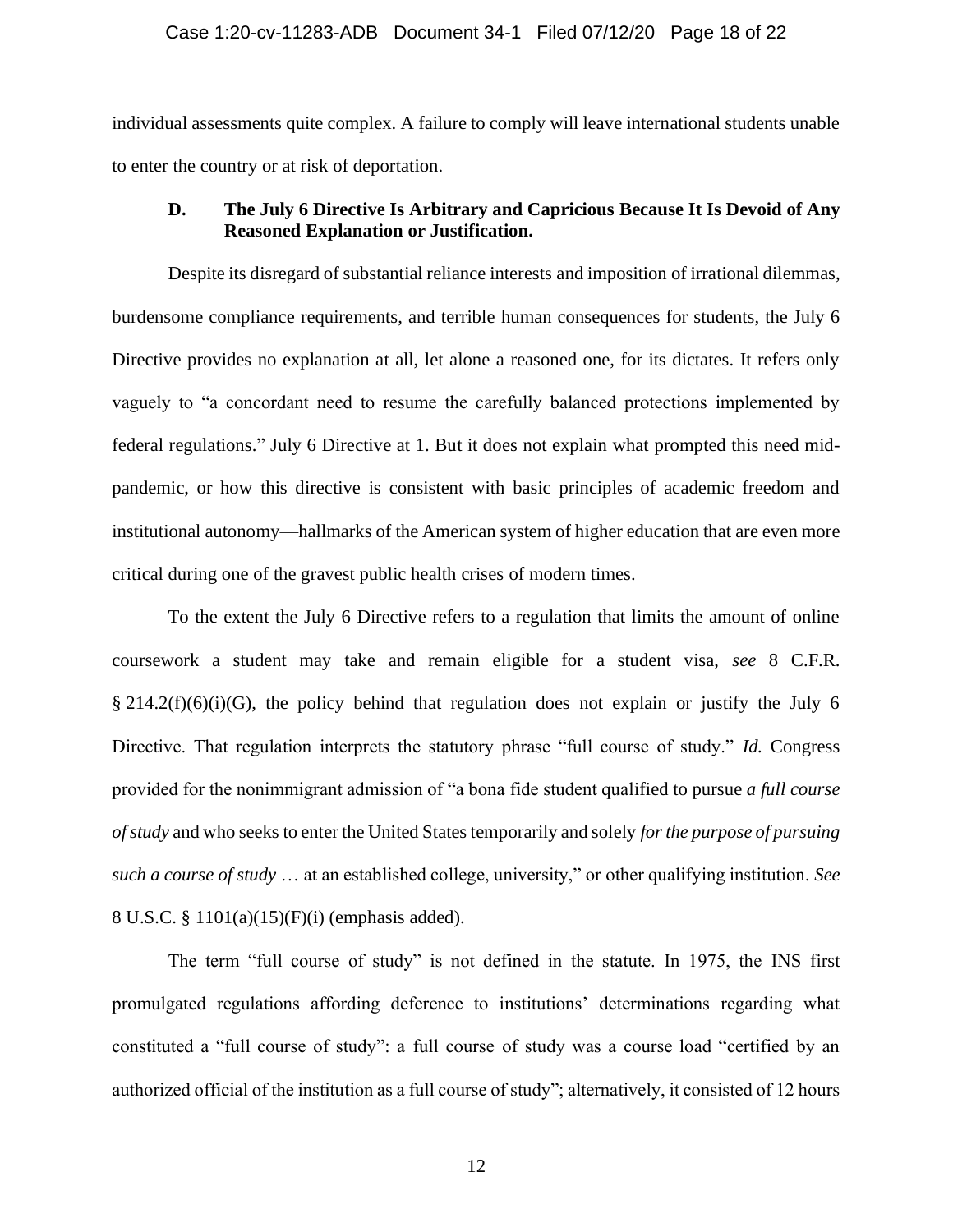#### Case 1:20-cv-11283-ADB Document 34-1 Filed 07/12/20 Page 19 of 22

of instruction per week. *See Special Requirements for Extension and Maintenance of Status of Students; Approval of Schools; and Withdrawal of School Approval*, 40 Fed. Reg. 32,312, 32,312 (Aug. 1, 1975). The deference and flexibility afforded to schools in the March 13 Guidance was consistent with the agency's decades-old interpretation of the statute.

In 2002, the INS amended its regulations to address online and distance learning. On the theory that "students can enroll in [an online] course without being admitted to the United States," *Retention and Reporting of Information for F, J, and M Nonimmigrants; Student and Exchange Visitor Information System (SEVIS)*, 67 Fed. Reg. 76,256, 76,263 (Dec. 11, 2002), INS said a visaeligible student could count no more than one online class per term toward the student's full course of study. 8 C.F.R.  $\S 214.2(f)(6)(i)(G)$ .

The March 13 Guidance recognized, however, that this rationale made no sense under present circumstances. The pandemic forced most colleges and universities to temporarily move their in-person classes online. The *only* way for most students to continue engaging in a "full course of study" was through online learning. Accordingly, Defendants told schools and international students they could "temporarily count online classes towards a full course of study" in excess of the ordinary limits, and that "[t]his temporary provision" would remain "in effect for the duration of the emergency." March 13 Guidance at 1-2. The March 13 Guidance faithfully executed Congress's purpose in requiring a "full course of study."

The July 6 Directive does the opposite. Nothing has materially changed since March. Indeed, in many parts of this country, the pandemic has worsened considerably. If a student could study in a fully online environment in March while satisfying Congress's requirement that they take a "full course of study," there is no rational reason they cannot do so today. The government has provided no reason for its abrupt and unexplained shift.

13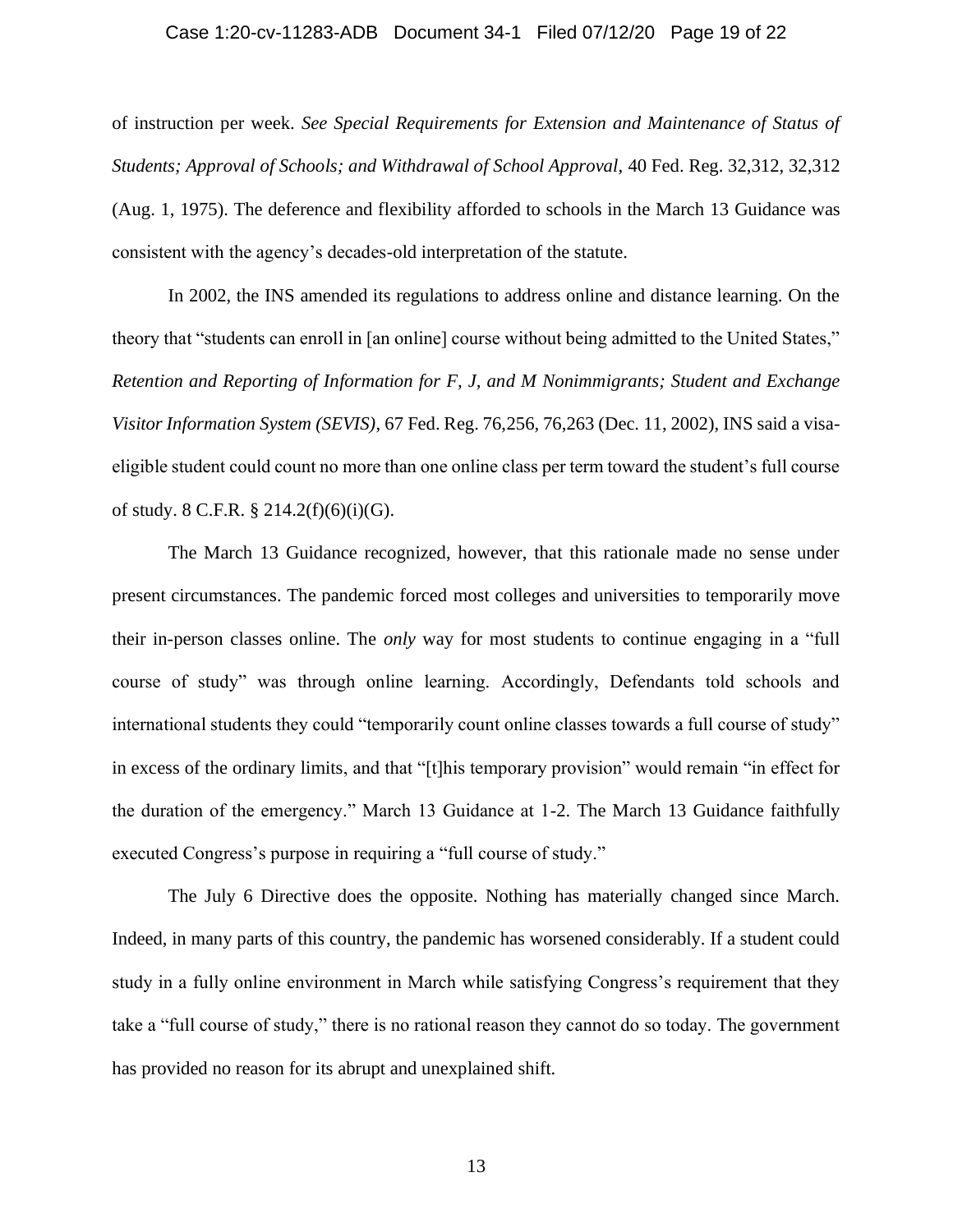# Case 1:20-cv-11283-ADB Document 34-1 Filed 07/12/20 Page 20 of 22

That is unsurprising, given that the true motivation for the July 6 Directive has nothing to do with ensuring that students engage in a "full course of study" or with protecting the integrity of the student visa program. Instead, its purpose—as expressed by Acting Deputy Secretary of Homeland Security Ken Cuccinelli—is to "encourage schools to reopen." John Bowden, *Cuccinelli Says Rule Forcing International Students To Return Home Will 'Encourage Schools To Reopen*,' Hill (July 7, 2020), https://thehill.com/homenews/administration/506248-cuccinellisays-rule-forcing-international-students-to-return-home. In essence, Defendants are using the vulnerability of international students as leverage to force a broad reopening for reasons wholly disconnected from the underlying statute and regulation, and without regard to students' ability "to continue to make normal progress in a full course of study." March 9 Guidance at 1. Defendants have thus violated the APA by promulgating a policy based "on factors which Congress has not intended it to consider." *State Farm*, 463 U.S. at 43.

In sum, the government has failed to explain why it is rational to eliminate the flexibility previously afforded to colleges and universities to design programs that best serve all of their students during the present emergency. The July 6 Directive is an archetype of arbitrary and capricious agency action, and it directly threatens human health and safety.

#### **II. The July 6 Directive Should Be Enjoined Nationwide.**

This case is brought under the APA, which empowers courts to "hold unlawful and set aside agency action." 5 U.S.C. § 706(2). Here, the challenged agency action is the July 6 Directive. Under the APA, "[w]hen a reviewing court determines that agency regulations are unlawful, the ordinary result is that the rules are vacated—not that their application to the individual petitioners is proscribed." *Nat'l Min. Ass'n v. U.S. Army Corps of Engineers*, 145 F.3d 1399, 1409 (D.C. Cir. 1998). Thus, an APA challenge by a single plaintiff may result in system-wide relief. *E.g.*, *Tex. v. United States*, 809 F.3d 134, 188 (5th Cir. 2015), *aff'd per curiam mem. by an equally divided*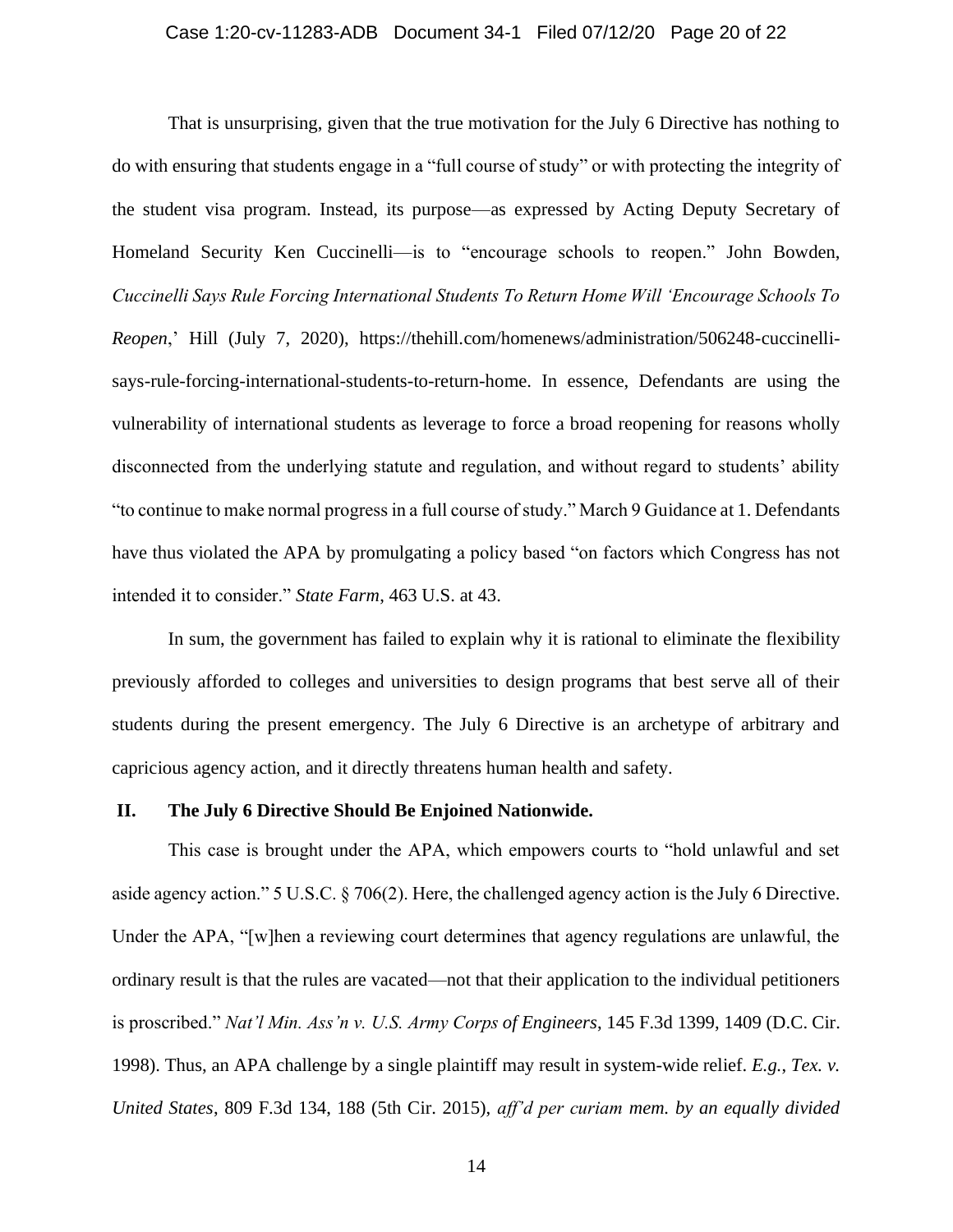#### Case 1:20-cv-11283-ADB Document 34-1 Filed 07/12/20 Page 21 of 22

*Court*, 136 S. Ct. 2271 (2016) (upholding nationwide injunction against immigration directive). This is particularly so when colleges and universities like *amici* are similarly situated to the Plaintiffs. *See Trump v. Int'l Refugee Assistance Project*, 137 S. Ct. 2080, 2083, 2087 (2017) (affirming preliminary injunction as to "parties similarly situated" to the plaintiffs).

Immediate, system-wide relief is necessary. First, immigration law is quintessentially federal; it should be applied evenly throughout the nation. Second, narrower relief would spur duplicative emergency litigation in every district court or would require hundreds of colleges and universities to join this suit as intervenors. Third, while percolation of an issue is sometimes valuable, that must be weighed against the urgent need for relief necessitated by Defendants' lastminute action. Fourth, the July 6 Directive is being implemented, now, by embassies, consulates, and ports of entry as they assess the validity of an I-20 form. Having multiple sets of rules, varying by school or judicial district, will sow confusion and chaos and lead to inconsistent outcomes.

#### **CONCLUSION**

International students are a vital part of our scholarly communities, and their participation in academic life enhances the educational experience for all. The July 6 Directive will inevitably force some international students to withdraw from our colleges and universities. In all cases and in addition to the tremendous harm this will do to these students—our universities and our society will suffer. The preliminary injunction should be granted on a nationwide basis.

Respectfully submitted,

Dated: July 12, 2020 /s/ Matthew E. Price Matthew E. Price (Bar No. 668990) Ishan K. Bhabha (*pro hac vice* forthcoming) Lindsay C. Harrison (*pro hac vice* forthcoming) Lauren J. Hartz (*pro hac vice* forthcoming) Jenner & Block LLP